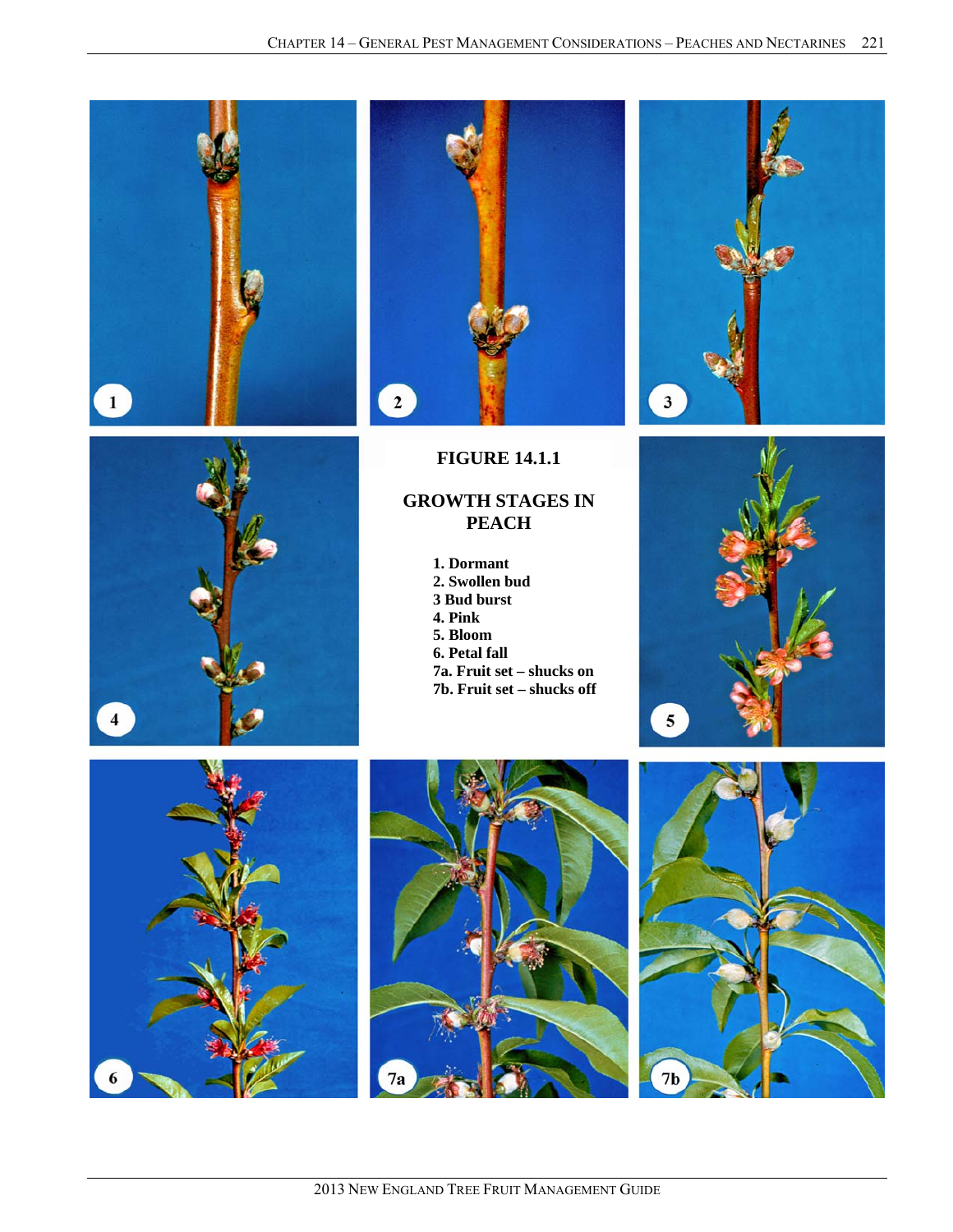# **14 General Pest Management Considerations – Peaches and Nectarines**

# **14.1 Diseases**

# Bacterial Spot

### **• Biology & Cultural**

**[1.1]** Bacterial spot is a devastating disease of peaches and nectarines as well as plums, prunes and apricots. This disease is most likely to be a problem on susceptible varieties (e.g., Autumnglo, Babygold 5, Redhaven, California white-fleshed varieties, nectarines). Any variety developed in drier climates and then grown in the more humid climate of New England has a strong likely hood of being susceptible. Also, this disease will be more severe in the warmer southern portions of New England, in wet years, in orchards with lighter (sandy) soils, and in windy orchard sites. The bacterial spot pathogen, *Xanthomonas arboricola* pv. *pruni* infects leaf scars at leaf drop and overwinters in infected twigs. Bacteria populations subsequently multiply during warm weather and ooze out during spring rains. Immature tissues are less susceptible to the bacterial infection, and as such, infections will not begin until petal fall/shuck split. Early season §copper applications are quite effective for controlling the bacterial populations, but are also likely to induce phytotoxicity if one is not careful. Moreover, copper phytotoxicity can cause symptoms similar to that of bacterial spot. Do not plant susceptible peach varieties near plums, prunes, or apricots. Prunes, plum, and apricots are also susceptible to bacterial spot, and no materials are registered for use on bacterial spot of prunes, plum, and apricots.

# **• Pesticide Application Notes**

**[1.2]** Where susceptible varieties are planted, a delayed dormant application of (§)copper may help reduce bacterial spot disease pressure for the season. Along these lines, if applications of copper were made to manage peach leaf curl, these applications will substitute for those needed for bacterial spot. Apply copper with caution. Peaches are very susceptible to copper injury, especially after bud break. Copper phytotoxicity will be exacerbated by cool wet weather and environmental acidity.

**[1.3]** Where control is needed, apply sprays of oxytetracycline products such as Mycoshield or FireLine every 7-10 days from shuck split until 3 wk before harvest. The sprays immediately after shuck split are the most important for protecting the fruit. Thorough coverage is essential. Copper sprays applied for peach leaf curl at leaf drop should also aid in bacterial spot control.

**[1.4]** Low rates of copper can be applied postbloom to reduce harvest damage and build up of bacterial populations in susceptible varieties. Take caution with postbloom copper applications. These copper applications may result in phytotoxicity, especially if no rains occur between applications. If copper sprays are applied under acidic conditions (e.g., with LI-700 or other acidifiers) these may

be more phytotoxic than copper applied alone. Copper products should be alternated with oxytetracycline products (e.g. Mycoshield, FireLine) for resistance management. See 1.3 above. This approach also reduces phtotoxicity from the copper and lowers the overall cost as compared to using oxytetracycline alone.

Kocide 3000 is the only copper product that can be applied up to six times after bloom. However, the recommended rate for foliar applications is only 0.75 to 1.5 oz/A which is **much lower** than label rates. The low rates are needed to prevent damage to the leaves and fruit, especially on nectarines. Other copper products allow postbloom applications but are limited to first and second covers. If other copper products are used, the rates need to be much lower than those stated on the label. Consult with your state fruit specialist or crop advisor for rate information.

# Brown Rot (Blossom Blight)

# **• Biology & Cultural**

**[2.1]** Blossom blight is most likely to occur when the weather is warm (above 60° F) and wet during bloom or when significant numbers of fruit were left unharvested the previous year. Blossom blight may also be serious at lower temperatures if prolonged wetting periods occur. However, blossom sprays on peaches may often be reduced or eliminated if these conditions do not occur. Nectarines are more susceptible to brown rot than most peach cultivars.

**[2.2]** Good insect control is important to prevent formation of entry points for the brown rot fungus. Pay special attention to control of plum curculio, oriental fruit moth, and tarnished plant bug. Fruits thinned after pit hardening are likely to become infected on the orchard floor and provide a source of inoculum for spread to ripening fruits in the tree; in contrast, fruits thinned prior to pit hardening are much less likely to do so.

Refer to the reference materials list at the end of this publication for a Fact Sheet containing more details on the biology and management of this disease.

#### **• Pesticide Application Notes**

**[2.3]** When used at a rate of 10 oz/100 gal dilute, Rovral 50WP provides 24-48 hr kickback activity against blossom blight infections at 68° F. Only 2 applications of Rovral are allowed per year. Indar, Quash, and Tilt also have significant kickback activity. Also, note that Thiram Granuflo is not labeled for use on nectarines

**[2.4]** More than one blossom blight spray is rarely needed unless disease pressure is extreme.

**[2.5]** If a previous brown rot spray was applied, a petal fall application is necessary on peaches only if warm and wet weather persists.

**[2.6]** Fruit are very susceptible to infection for the first 3 wk after shuck split; therefore, the shuck split and 1st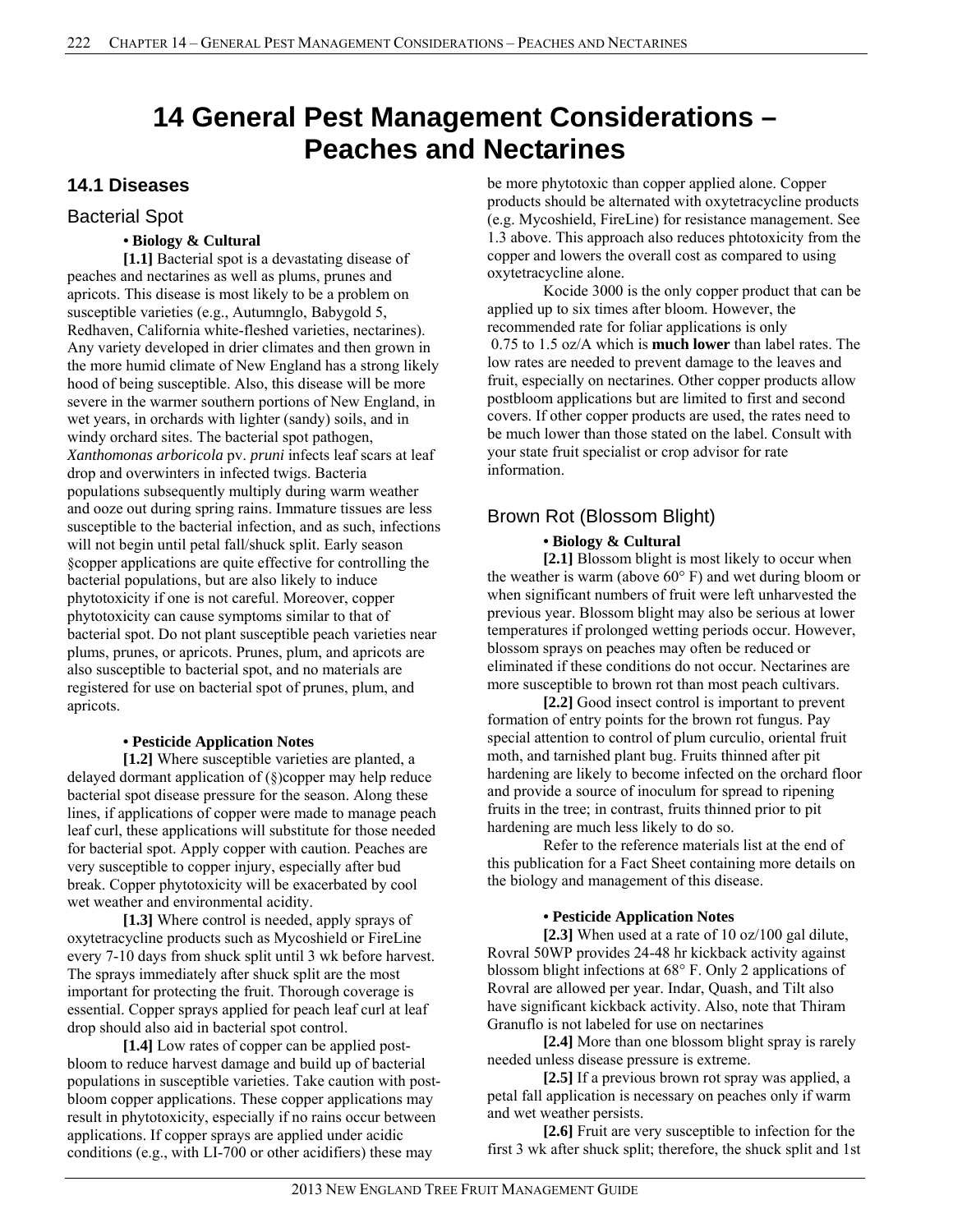cover sprays are important for controlling brown rot, particularly in wet weather. Chlorothalonil (Bravo, Echo) has longer residual activity than captan or sulfur, but do not use Chlorothalonil after shuck split. Indar is also highly effective.

**[2.7]** Indar and Tilt can be used until the day of harvest. Fruit becomes increasingly susceptible to infection the last 3 wk before harvest. It is therefore suggested that spray intervals be tightened up during this period and that Indar, Quash or Tilt be used if disease pressure is high.

#### **• Pesticide Resistance**

**[2.8]** For resistance management purposes, the SI fungicides (Indar, Quash, Tilt and Rally) should not be used routinely throughout the season for BOTH blossom blight AND fruit rot control. Where peaches within the same block ripen over an extended season, continued use of SI fungicides as preharvest sprays for successive varieties will also create selection pressure for fungicide resistance. Use captan, Gem or Pristine to break the string of preharvest SI fungicides applied to varieties with varied ripening or harvest dates.

# Peach Leaf Curl

#### **• Pesticide Application Notes**

**[3.1]** Leaf curl sprays are especially important in years following crop failures because inoculum can build in orchards that do not receive brown rot sprays. Leaf curl sprays can be applied anytime between leaf fall and bud swell. Treatment applied after bud swell may not provide 100% control. (§)Fixed copper compounds applied at leaf fall should also improve bacterial spot control by reducing the inoculum that overwinters in leaf scars. Several other commercial copper formulations in addition to those listed may be labeled for this use on peaches. Most copper formulations should give comparable rates of control at comparable rates of metallic copper.

# Peach Scab

#### **• Biology & Cultural**

**[4.1]** Most likely to develop if weather is warm and wet the first several weeks following shuck split. Generally more of a problem on later varieties, and following a year when spring frosts destroyed the crop and no fungicides were applied.

#### **• Pesticide Application Notes**

**[4.2]** Where control is needed, apply sprays at 10 to 14-day intervals beginning at shuck split and continuing until 6 wk before harvest. Spray intervals can be lengthened during extended periods of dry weather. Bravo or Echo applied at shuck split will provide at least 14 days of protection for young fruits. Do not use Bravo, Echo or other chlorothalonil products after shuck split.

# Perennial (Cytospora, Valsa) Canker

# **• Biology & Cultural**

[5.1] Perennial canker is the most destructive disease of peach trees in New England and other coldclimate regions. Infections usually become established in pruning wounds or winter-injured tissue, from which they slowly expand and girdle the infected trunk or limbs. The most common point of entry is small, weak shoots that develop in the centers of the trees, then become killed during the winter. Thus, the most effective means of controlling this disease is to prune trees so that their centers are open. Other control practices include establishing new plantings at a distance from old, cankered blocks; training to promote wide crotch angles (reduced breakage and winter injury); delaying annual pruning until bloom or later, to allow pruning cuts to "heal" quickly; and standard horticultural practices to promote winter hardiness, such as the application of white trunk paint. Some fungicides applied for brown rot control after pruning may help protect these wounds from infection, but such benefits are unproven and likely to be minor. *This disease is controlled almost entirely through horticultural practices!!!*

Refer to the reference materials list at the end of this publication for a Fact Sheet containing more details on the biology and management of this disease.

# Phytophthora Root, Crown, and Collar Rots **• Biology & Cultural**

**[6.1]** Peach rootstocks are significantly more susceptible to Phytophthora root, crown, and collar rots than are apples (peach is similar to cherry in susceptibility). The main defense against these diseases should be providing good soil drainage through proper site selection and physical manipulations such as tiling or planting on berms; in marginal sites or very wet years, berms are much more effective than tiling. Ridomil will provide additional protection in wet years, on marginal sites, or in wetter sections of the orchard. See comment about application.

Refer to the reference materials list at the end of this publication for a Fact Sheet containing more details on the biology and management of this pest.

#### **• Pesticide Application Notes**

**[6.2]** Applications should be made just before growth starts in the spring and at 2-3-month intervals thereafter if soil conditions are very wet. Apply to the soil beneath the tree canopy in sufficient water to assure good coverage (material is moved into the soil by subsequent rain or irrigation). See label for further details.

# Powdery Mildew (Rusty Spot)

# **• Biology & Cultural**

**[7.1]** Only a problem on certain susceptible varieties (e.g., Rio-Oso-Gem, Redskin). Can be particularly severe if peaches are planted adjacent to mildewsusceptible apple cultivars.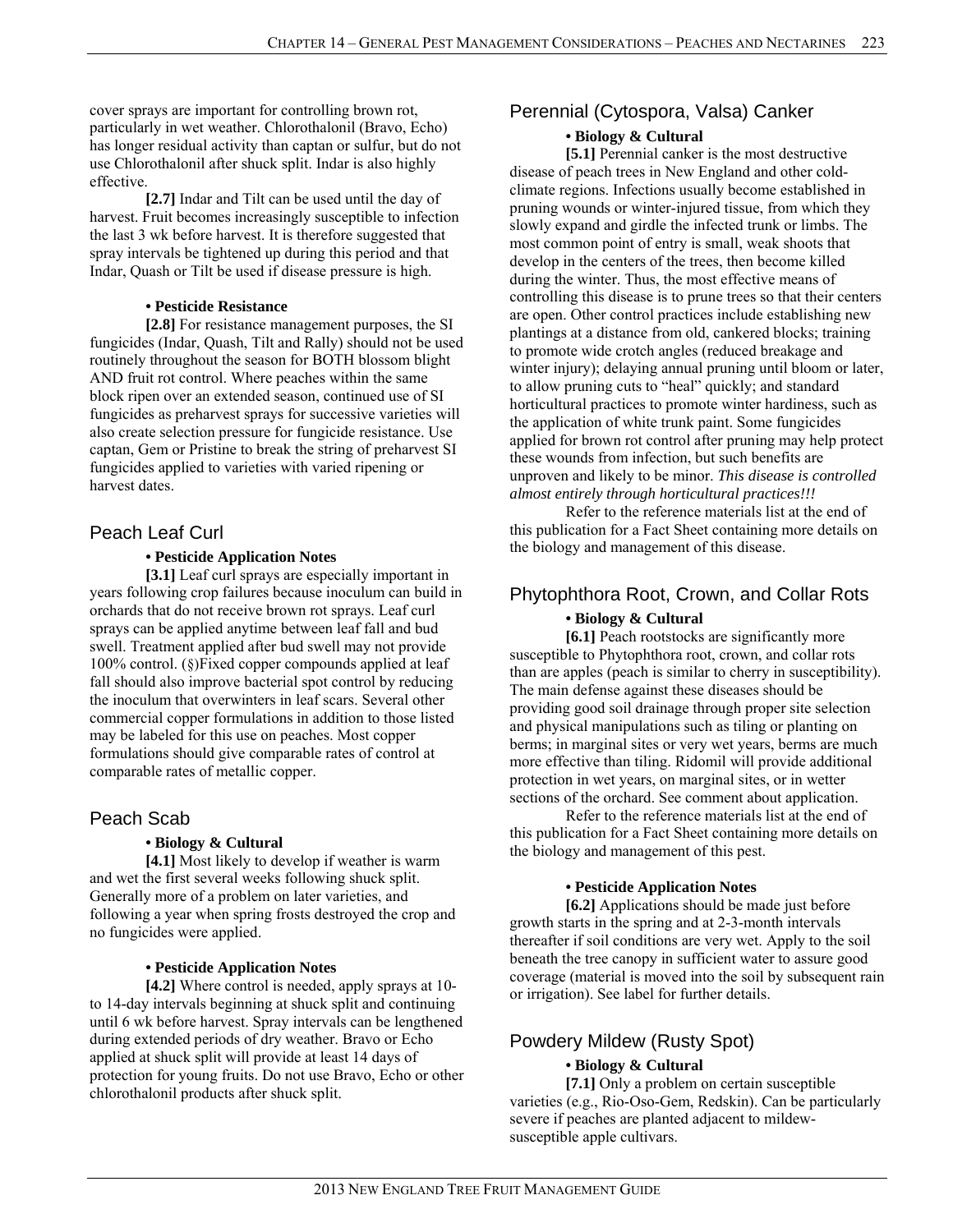#### **• Pesticide Application Notes**

**[7.2]** Where disease has been a problem, add sulfur to each spray from petal fall through pit hardening. This rate of sulfur may be combined with 1 lb captan/100 gal in the early cover sprays for brown rot protection. When applied for brown rot control, the SI fungicides (Indar, Quash, Tilt) also should provide control of powdery mildew.

# Prunus Stem Pitting Virus

#### **• Biology & Cultural**

**[8.1]** Prunus stem pitting virus is spread from broadleaf weed species to trees by the dagger nematode. The virus is seed-transmitted and enters orchards via windblown seeds from infected weed species. Broadleaf weeds in the sodded row middles should be controlled annually using 2,4-D after harvest to minimize the potential sources of virus in the orchard.

# X-Disease

# **• Biology & Cultural**

**[9.1]** The only effective control for X-disease of peach, nectarine, and cherry is the destruction of infected host plants within a 500-ft radius of the orchard. Chokecherry (*Prunus virginianae*) and wild sweet cherry seedlings are the wild hosts that provide most of the inoculum for leafhopper vectors of this disease. Wild black cherry (*Prunus serotina*) is not a host for X-disease. Infected sweet and tart cherry trees (particularly those on Mazzard rootstock) and wild sweet cherry seedlings can also serve as inoculum sources, but leafhoppers cannot acquire the disease from infected peach or nectarine trees. Where X-disease is a concern, new peach and nectarine plantings should be isolated from plantings of sweet cherries that might harbor X-disease.

All chokecherry and wild sweet cherry seedlings within 500 ft of peach, nectarine, and cherry orchards should be eradicated either by physically removing the plants or through use of brush killers. DO NOT USE BRUSH KILLERS WITHIN THE ORCHARD. Where chokecherries have been removed or treated with brush killers, check for regrowth of chokecherry sprouts during the season following treatment. Some broadleaf weeds can also harbor the X-disease pathogen, and weeds encourage high populations of X-disease vectors. To minimize risks of X-disease, stone fruit orchards should be treated annually (in autumn) with 2,4-D herbicide to eliminate broadleaf weeds in the grass ground cover.

#### **• Pesticide Application Notes**

**[9.2]** There are a number of brush killers labeled for non-crop sites. However, Garlon (triclopyr) specifically lists chokecherries on the label. Also, Crossbow (a mixture of triclopyr and 2,4-D) lists cherries on the label. These herbicides should be applied as a spot treatment to chokecherries only in areas **outside** the orchard in early to mid-summer. **DO NOT USE BRUSH KILLERS IN THE ORCHARD.** 

# **14.2 Insects and Mites**

# American Plum Borer

# **• Biology & Cultural**

Refer to the reference materials list at the end of this publication for a Fact Sheet containing details on the biology and management of this pest.

#### **• Pesticide Application Notes**

**[10.1]** Apply spray against newly emerging adults, shortly after petal fall. For \*Asana and \*Lorsban products, apply as a coarse, low-pressure spray to give uniform coverage of tree trunks and lower limbs. Particularly a problem in trees with split trunks from Cytospora canker or winter injury. Will also contribute to control of peachtree borer and lesser peachtree borer; see comment [17.3]. Only 1 application of Lorsban permitted per season on peaches and nectarines.

**[10.2]** \*Pounce not labeled for American plum borer; \*Baythroid, \*Leverage, and \*Pounce not labeled for peachtree borer. Rate of Baythroid XL for lesser peachtree borer: 1.4-2.0 fl oz/A; for American plum borer: 2.4-2.8 fl oz/A. For best effectiveness and insecticide resistance management, the use of pre-mixes such as \*Endigo, \*Leverage and \*Voliam Xpress should be reserved for those situations when the pest complex to be treated is appropriately matched to the combination of active ingredients and modes of action contained in the product.

Brown Marmorated Stink Bug - refer to section on Stink Bugs

# Cottony Peach Scale, European Fruit Lecanium Scale, San Jose Scale

#### **• Pesticide Application Notes**

**[11.1]** Low rate of (§)oil during dormant period for European fruit lecanium, high rate for cottony peach scale.

**[11.2]** One application at completion of crawler hatch in mid-June, directed to leaf undersides, trunk, and scaffold limbs. Movento must be used with a horticultural mineral oil or nonionic spray adjuvant. \*Admire Pro labeled only for San Jose scale.

# European Red Mite

# **• Biology & Cultural**

Refer to the reference materials list at the end of this publication for a Fact Sheet containing details on the biology and management of this pest.

#### **• Pesticide Application Notes**

**[12.1]** High rate of (§)oil during dormant period. **[12.2]** Apply as mites appear in summer; use lower rate of Nexter for European red mite, higher rate for twospotted spider mite (see label). Acramite, Apollo, Onager, and Savey limited to 1 application per season.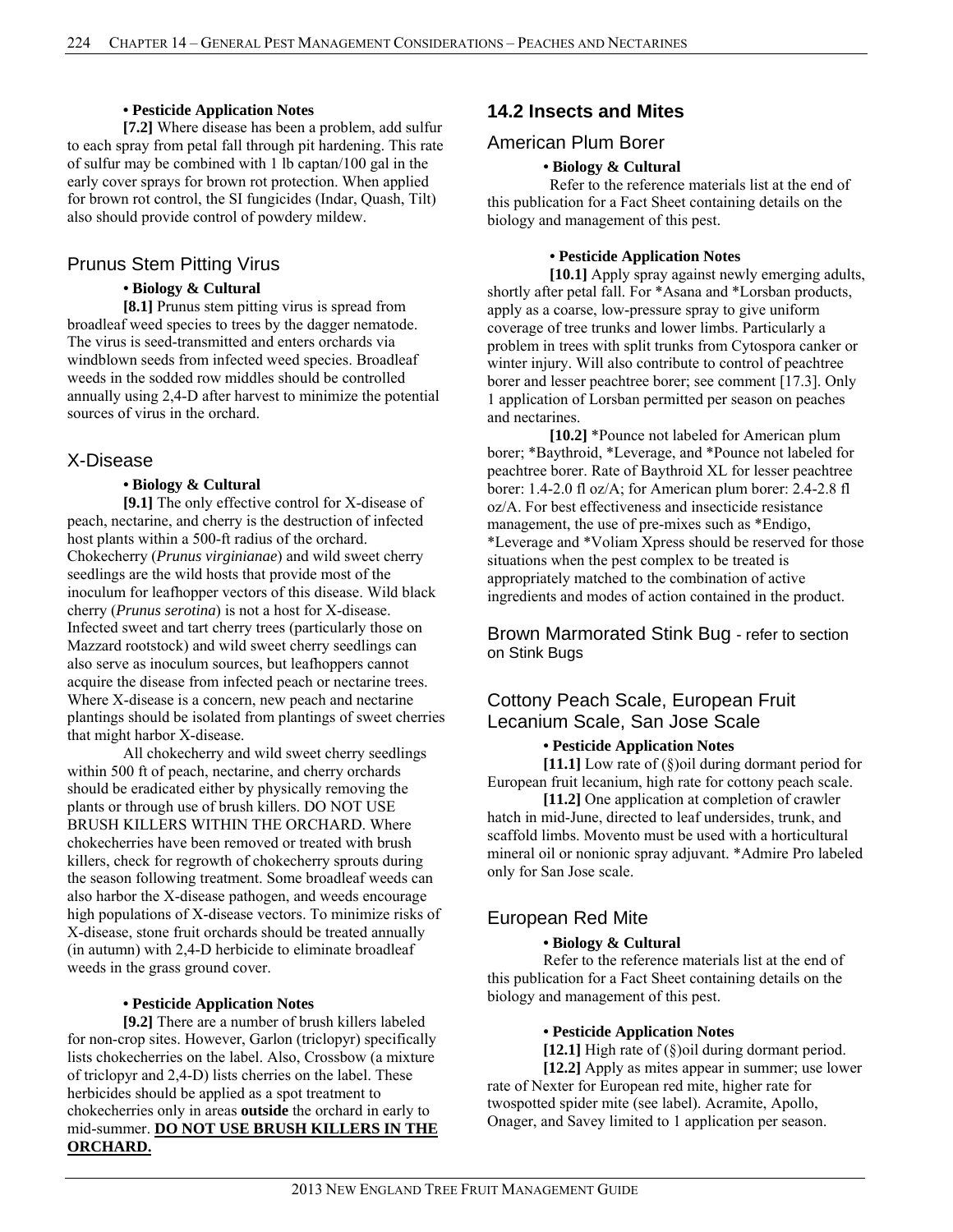**[12.3]** Portal can only be used on non-bearing trees.

# Green Peach Aphid

#### **• Pesticide Application Notes**

**[13.1]** Apply spray postbloom, before excessive leaf curling occurs. Do not apply Actara between the prebloom (swollen bud) and post bloom (petal fall) growth stages. Lannate not registered for nectarines. Movento must be used with a horticultural mineral oil or nonionic spray adjuvant.

For best effectiveness and insecticide resistance management, the use of pre-mixes such as \*Endigo, \*Leverage and \*Voliam Flexi should be reserved for those situations when the pest complex to be treated is appropriately matched to the combination of active ingredients and modes of action contained in the product.

# Japanese Beetle

# **• Biology & Cultural**

**[14.1]** Adults emerge from the soil between early July and mid-August to feed on numerous trees and shrubs. In peach trees, beetles devour the tissue between the veins, leaving a lace-like skeleton, and also feed on the surface of the fruit. Severely injured leaves turn brown and often drop. Adults are most active during the warmest parts of the day and prefer to feed on plants that are fully exposed to the sun.

# **• Pesticide Application Notes**

**[14.2]** Although pheromone traps are available and can be hung in the orchard in early July to detect the beetles' presence, they are generally NOT effective at trapping out the beetles. Fruit and foliage may be protected from damage by applying Sevin, Assail, Imidan, \*Leverage, or \*Admire Pro; repeated applications may be required. For best effectiveness and insecticide resistance management, the use of pre-mixes such as \*Endigo, \*Leverage and \*Voliam Xpress should be reserved for those situations when the pest complex to be treated is appropriately matched to the combination of active ingredients and modes of action contained in the product.

**[14.3]** Persons not covered by the Worker Protection Standard (WPS), such as members of the general public involved in "pick-your-own", "U-pick" or similar operations, cannot enter a treated area for 14 days after application of Imidan.

# Obliquebanded Leafroller

# **• Biology & Cultural**

Refer to the reference materials list at the end of this publication for a Fact Sheet containing details on the biology and management of this pest.

# **• Pesticide Application Notes**

**[15.1]** Up to 3 sprays may be needed: end of May (shuck split), 1st hatch (mid-late June: 360 DD43 after 1st

trap catch), and 2 wk later. Best results obtained if materials are alternated by chemical class. Control with Entrust or Delegate may be improved by addition of an adjuvant. For best effectiveness and insecticide resistance management, the use of pre-mixes such as \*Leverage, Tourismo and \*Voliam Xpress should be reserved for those situations when the pest complex to be treated is appropriately matched to the combination of active ingredients and modes of action contained in the product.

# Oriental Fruit Moth

#### **• Biology & Cultural**

Refer to the reference materials list at the end of this publication for a Fact Sheet containing details on the biology and management of this pest.

#### **• Biological & Non-chemical Control**

**[16.1]** (§)Pheromone disruption is economically justified if 2-3 sprays are normally applied, and if no other insecticide sprays are routinely needed for other pests after petal fall. For this reason, disruption may not be economical for the 1st brood. If chosen correctly, certain plum curculio sprays used at this time will also control oriental fruit moth. Pheromones should be applied in mid-June before initiation of the 2nd flight; the need for re-application depends on residual field life of specific formulations: Isomate-M 100 and §Checkmate OFM Dispenser, 90 days; Checkmate OFM Flowable, 30 days. Border insecticide sprays may be needed in orchards adjacent to sources of adult immigration or in other high pressure situations.

#### **• Pesticide Application Notes**

**[16.2]** Against adults, beginning at petal fall. Use 2 applications at a 10-14-day interval. Do not apply Actara between the pre-bloom (swollen bud) and post bloom (petal fall) growth stages. Actara should also control tarnished plant bug and plum curculio. Altacor, Belt, Intrepid and Tourismo will only control oriental fruit moth. Pyrethroids should also control plum curculio, lesser peachtree borer, and tarnished plant bug. Belay will only control plum curculio. Belay is not registered for nectarines in New England. Avaunt will provide suppression of oriental fruit moth and control of plum curculio. Sevin will not control lesser peachtree borer. Imidan, Avaunt and Delegate not registered for lesser peachtree borer.

**[16.3]** Summer sprays should be timed to start approximately at the 10% hatch point, 175-200 DD (base 45°F) after the first sustained adult catch of the second brood, with a second application in 10-14 days. In high pressure blocks, a final spray should be applied 2 wk before harvest to control late season larvae. Suggested action threshold: Avg. of >10 adults/week caught per pheromone trap.

**[16.4]** Persons not covered by the Worker Protection Standard (WPS), such as members of the general public involved in "pick-your-own", "U-pick" or similar operations, cannot enter a treated area for 14 days after application of Imidan.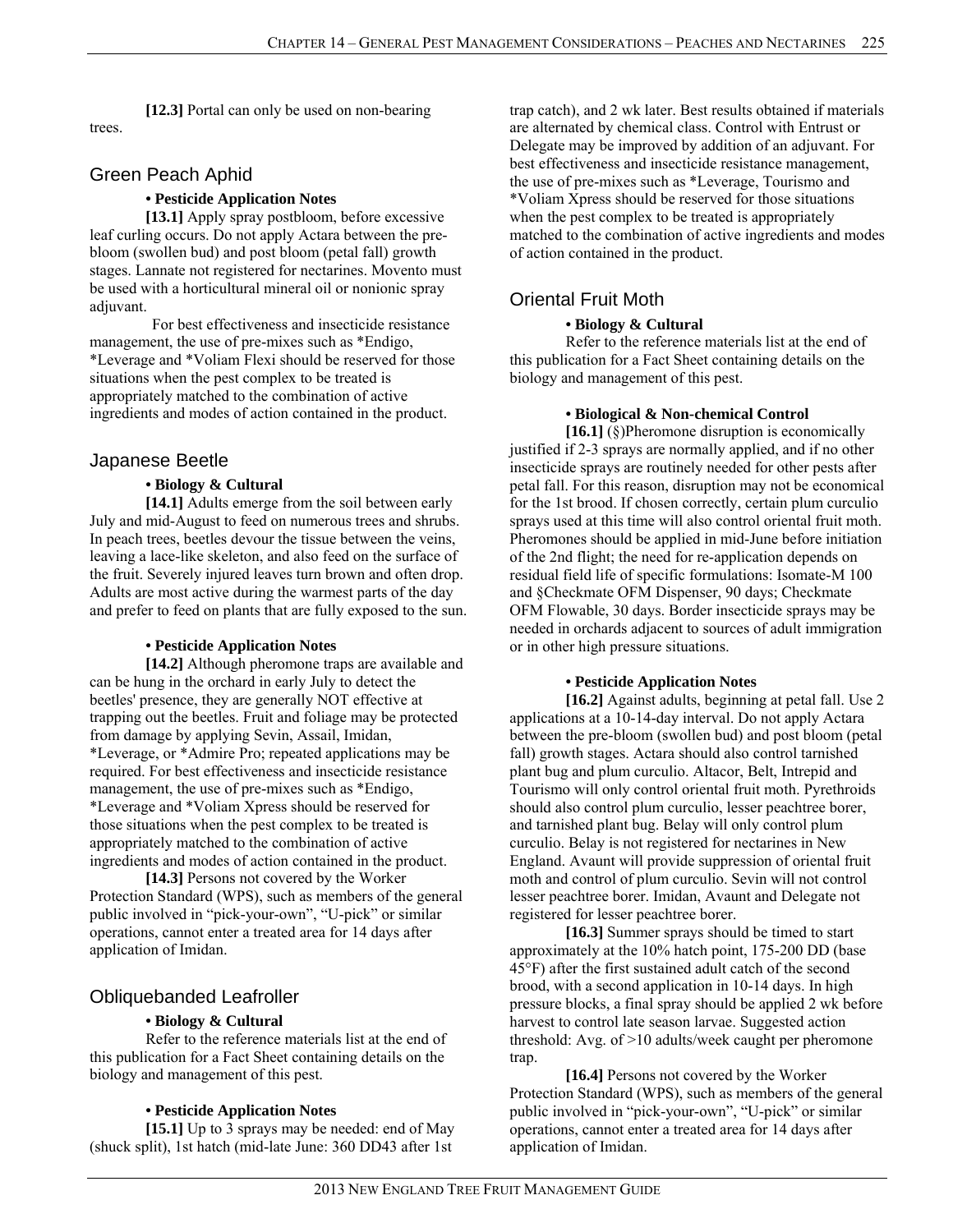**[16.5]** For best effectiveness and insecticide resistance management, the use of pre-mixes such as \*Endigo, \*Leverage, Tourismo, \*Voliam Flexi and \*Voliam Xpress should be reserved for those situations when the pest complex to be treated is appropriately matched to the combination of active ingredients and modes of action contained in the product.

# Peachtree Borers (Including Lesser Peachtree Borer)

#### **• Biology & Cultural**

Refer to the reference materials list at the end of this publication for a Fact Sheet containing details on the biology and management of this pest.

#### **• Biological & Non-chemical Control**

**[17.1]** Hang (§)pheromone ties at shucksplit before moth flight begins. Pruning should be done before hanging dispensers. Use Isomate PTB-Dual at a rate of 150 per acre. Use a higher rate (200-250/A) for outside edges of border blocks, areas that haven't been disrupted before and have high populations, and in blocks smaller than 5 acres. Isomate PTB-Dual is effective on both Peachtree Borer and Lesser Peachtree Borer.

#### **• Pesticide Application Notes**

**[17.2]** Against adults, when first shucks start to split. Will also control plum curculio, oriental fruit moth, and tarnished plant bug. Altacor registered for oriental fruit moth only. Sevin will not control lesser peachtree borer. Imidan, Avaunt and Assail not registered for lesser peachtree borer. Belay will only control plum curculio. Belay is not registered on nectarines in new England.

**[17.3]** Up to 3 sprays of pyrethroids to trunk and scaffold limbs against larvae: June 1-10, July 7-15, and August 1-10. 1 application of Lorsban to trunk at any time from petal fall to August or post-harvest. Do not apply \*Lorsban to fruit. Only 1 application of Lorsban permitted per season. \*Baythroid, \*Leverage and \*Pounce not labeled for peachtree borer.

For best effectiveness and insecticide resistance management, the use of pre-mixes such as \*Leverage and \*Voliam should be reserved for those situations when the pest complex to be treated is appropriately matched to the combination of active ingredients and modes of action contained in the product

Suggested action threshold: 1st emergence of adults plus 8 days or 1-2 larvae or pupal cases/tree.

Note: Preplant dipping of roots and crowns of peach tree seedlings before planting has given complete control of the peachtree borer for the 1st growing season and has reduced borers during the 2nd season. The only product labeled for this use is Lorsban. See the labels for each Lorsban product for specific rates and instructions for Preplant Dip Application. SPECIAL PRECAUTIONS: Wear full PPE to avoid exposing skin to insecticide. Dispose of excess material with extreme care.

# Plum Curculio

#### **• Biology & Cultural**

Refer to the reference materials list at the end of this publication for a Fact Sheet containing details on the biology and management of this pest.

#### **• Monitoring and Forecasting**

Monitor for adults beginning at bloom using beating trays. Examine fruit, especially along border rows, beginning at shuck-split. Suggested threshold is 1-2 % new damage. Use degree day model to determine when immigration into orchard should be complete. This is at 308 DD (base  $50^0$ ) from apple petal fall.

#### **• Pesticide Application Notes**

[18.1] Against adults, when first shucks start to split; continue at  $\overline{7}$ - to 10-day intervals. Use 2-3 applications. Pyrethroids will also control oriental fruit moth, lesser peachtree borer, and tarnished plant bug. Altacor registered for oriental fruit moth only. Belay is not registered for nectarines in New England.

For best effectiveness and insecticide resistance management, the use of pre-mixes such as \*Endigo, \*Leverage, \*Voliam Flexi and \*Voliam Xpress should be reserved for those situations when the pest complex to be treated is appropriately matched to the combination of active ingredients and modes of action contained in the product

**[18.2]** Frequent applications (7-10-day intervals) of §Surround and maximal coverage (minimum of 100 gal/A) are advised while there is active foliar growth. If fresh market stone fruit cannot be washed according to label instructions, discontinue Surround sprays when the fruit are approximately ¾ inch in diameter.

# Spotted Wing Drosophila

# **• Biology & Cultural**

**[19.1]** This is an exotic species of vinegar fruit fly, a group normally attracted to damaged and rotting fruit. But in contrast to endemic Drosophila fruit flies, it has a serrated ovipositor and will lay eggs in intact ripening fruit on the tree and on the farmstand shelf. It is also a pest of berry fruit crops. Originally known from Japan, it has been found throughout New England since 2011. Refer to the reference materials list (17.4) at the end of this publication for fact sheets containing details on the biology and management of this species.

# **• Monitoring**

**[19.2]** Vinegar-baited traps are not effective as an indicator of first emergence. There are two other baited traps that are more effective: 1) an Enhanced Apple Cider Vinegar baited trap using apple cider vinegar + denatured ethanol (alcohol) + unscented dishwasher soap; OR, 2) Standard Yeast Bait consisting of water+sugar+active dried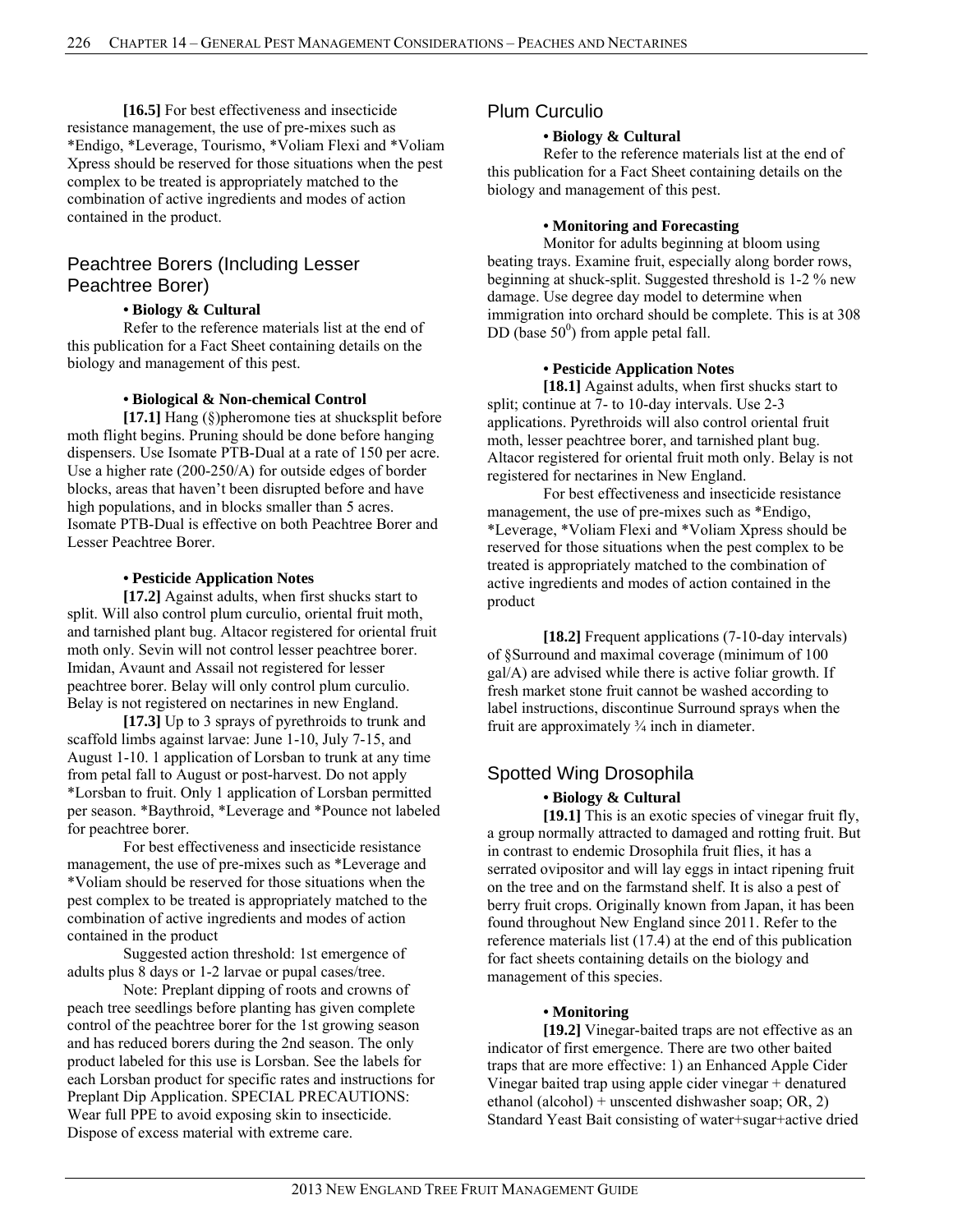yeast+unscented dishwasher soap. Inspect ripening fruit for larvae.

### **• Pesticide Application Notes**

**[19.3]** Apply at first signs of adult activity when fruits are beginning to ripen. If repeated applications are necessary, rotate active ingredients to avoid promoting resistance in local populations. Pyganic can provide adult knockdown but has a very short residual of 0-2 days. Lannate not registered on nectarines.

**[19.4] ]** Persons not covered by the Worker Protection Standard (WPS), such as members of the general public involved in "pick-your-own", "U-pick" or similar operations, cannot enter a treated area for 14 days after application of Imidan.

# Stink Bugs (including Brown Marmorated Stink Bug)

# **• Biology & Cultural**

**[20.1]** A number of native stink bug species (Brown, Dusky and Green Stink Bugs) can sometimes cause fruit damage in all tree fruits under conditions that are not fully understood. Adult feeding during bloom and shuck split can cause the fruit to abort, and feeding later in the summer can cause a deep catfacing injury such as that caused by tarnished plant bug, or depressed, dimpled, corky or water-soaked areas on the skin. All tree fruits are attacked, especially peaches and apples. Other species of stink bugs are predators. Elimination of alternate host broadleaf weeds, especially legumes, in the orchard will contribute to management efforts. If control is needed, insecticides should be timed to kill immigrating adults as they appear in the orchards to prevent feeding damage and subsequent mating and egglaying.

 The brown marmorated stink bug is an invasive species from Asia that was first documented in Allentown, PA in 2001. It has caused extensive damage to apple and peach crops in the Mid-Atlantic states in recent years. It has a wide host range and is more likely to reproduce in orchards as compared to native species. This insect has spread across a number of eastern US States, and now extends to the west coast as well. It was first documented in Connecticut in 2008. Although it can be found throughout Connecticut in and around structures, extensive monitoring efforts in 2011 and 2012 resulted in very few detections in agricultural crops; however, reports of sightings have been increasing. Refer to the reference materials list (17.4) at the end of this publication for fact sheets containing details on the biology and management of brown marmorated stink bug.

#### **• Pesticide Application Notes**

**[20.2]** Apply at first signs of infestation; BMSB are very mobile pests, and may reinfest the treated area quickly. If repeated applications are necessary, rotate active ingredients to avoid promoting resistance in local populations. Lannate and Belay not registered for nectarines. \*Danitol and \*Lannate have FIFRA Section

2(ee) registrations for BMSB; the labeling must be in the possession of the user at the time of pesticide application. For best effectiveness and insecticide resistance management, the use of pre-mixes such as \*Endigo, \*Leverage, \*Voliam Xpress and \*Voliam Flexi should be reserved for those situations when the pest complex to be treated is appropriately matched to the combination of active ingredients and modes of action contained in the product.

# Tarnished Plant Bug

#### **• Biology & Cultural**

Refer to the reference materials list at the end of this publication for a Fact Sheet containing details on the biology and management of this pest. Satisfactory control requires adequate management of orchard weeds that attract tarnished plant bugs and act as alternate hosts. This includes broadleaved winter annuals and legumes in and around the orchard.

#### **• Monitoring & Forecasting**

**[21.1]** Most catfacing injury is caused before shuck split. Later season feeding generally results in only minor surface scarring.

**[21.2]** Apply spray as insects appear and if the action threshold is reached.. Suggested action threshold: At pink, 3 bleeding sites/tree; at petal fall, 3 bleeding sites/tree; or 1-2% of fruit with new injury.

# **• Pesticide Application Notes**

**[21.3]** Do not apply Actara between the prebloom (swollen bud) and post bloom (petal fall) growth stages. Lannate and Belay not registered for nectarines. Actara will also control plum curculio. Do not apply \*Leverage prebloom or during bloom when bees are actively foraging. For best effectiveness and insecticide resistance management, the use of pre-mixes such as \*Endigo, \*Leverage, \*Voliam Flexi and \*Voliam Xpress should be reserved for those situations when the pest complex to be treated is appropriately matched to the combination of active ingredients and modes of action contained in the product.

# Western Flower Thrips

# **• Biology & Cultural**

Drought conditions and high temperatures may encourage damaging populations in nectarines, although it has not been a particular problem in New England. Adults move from alternate weed or crop hosts to fruit just prior to and during harvest, feed on the fruit surface in protected sites, such as in the stem end, the suture, under leaves and branches, and between fruit. Feeding results in silver stippling or patches; injury is particularly obvious on highly colored varieties.

# **• Pesticide Application Notes**

**[22.1]** In orchards with severe infestations, a petal fall application may be warranted against thrips feeding in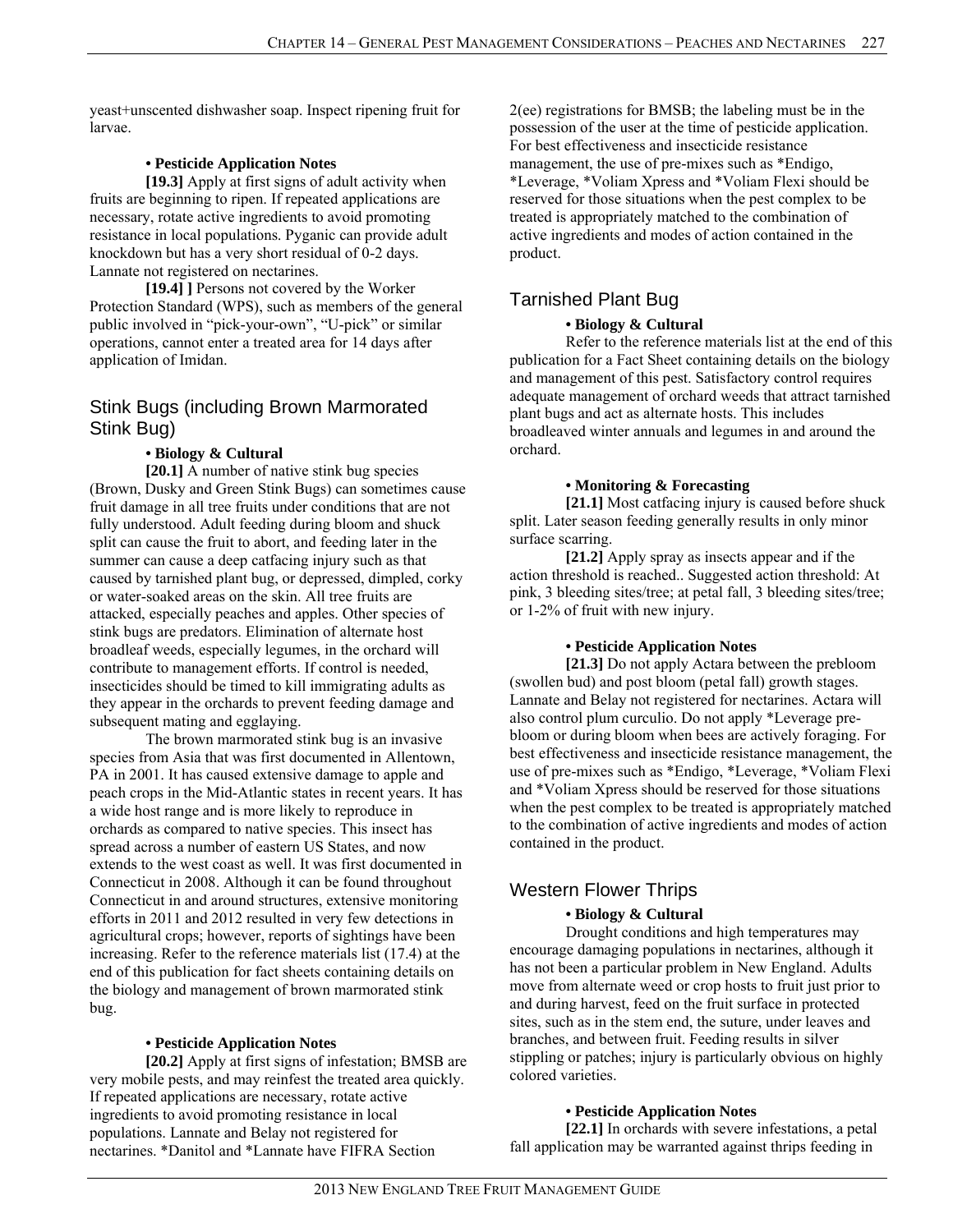fruit clusters. Control using §Entrust or Delegate may be improved by addition of an adjuvant.

**[22.2]** An application after the first harvest may prevent subsequent losses; however, an additional application may be needed if pressure is severe. Control with §Entrust or Delegate may be improved by addition of an adjuvant.

For best effectiveness and insecticide resistance management, the use of pre-mixes such as \*Endigo, \*Leverage, \*Voliam Flexi and \*Voliam Xpress should be reserved for those situations when the pest complex to be treated is appropriately matched to the combination of active ingredients and modes of action contained in the product

# **14.3 Peach and Nectarine Spray Table**

#### **Table 14.3.1. Pesticide Spray Table – Peaches and Nectarines.**

*Refer to back of book for key to abbreviations and footnotes. Refer to label for registration status before applying any pesticide to nectarines.*

|                                 |           |                                                     |                         |                          | <b>REI</b>                     | PHI              | <b>Comments</b>  |
|---------------------------------|-----------|-----------------------------------------------------|-------------------------|--------------------------|--------------------------------|------------------|------------------|
| <b>Pest</b>                     |           | <b>Product</b>                                      | Amt/100 gal             | Amt/A                    | (hrs)                          | (days)           | (see text)       |
| <b>Dormant</b>                  |           |                                                     |                         |                          |                                |                  |                  |
| <b>Bacterial Spot</b>           |           | C-O-C-S WDG                                         | 4.0 lb/100 gal          | $12-16$ lb/A             | 24                             | PF               | $[1.2]$          |
|                                 |           | OR Kocide 2000                                      |                         | $6-12$ lb/A              | 48                             | 21               |                  |
|                                 | <b>OR</b> | Kocide 3000                                         |                         | $3.5 - 7.0$ lb/A         | 48                             | $\boldsymbol{0}$ |                  |
|                                 |           | OR Cuprofix Ultra 40D                               |                         | $5.0 - 7.5$ lb/A         | 48                             | SS               |                  |
|                                 |           | OR §Champ WG                                        | 48                      | 21                       |                                |                  |                  |
|                                 |           | OR or other ( $\S$ )copper formulations (see label) |                         |                          |                                |                  |                  |
| Peach leaf curl                 |           | Bravo Ultrex 82.5WDG                                | $0.9 - 1.25$ lb/100 gal | $2.8 - 3.8$ lb/A         | $12$ hr-                       | <b>SS</b>        | $[3.1]$          |
|                                 |           | or Bravo Weather Stik 6F                            | 1.0-1.4 pt/100 gal      | $3.1 - 4.1 \text{ pt/A}$ | 7days                          |                  |                  |
|                                 |           | or other chlorothalonil formulations (see labels)   |                         |                          | (E)                            |                  |                  |
|                                 |           | OR C-O-C-S                                          | 4 lb/100 gal            | $12-16$ lb/A             | 24                             | PF               |                  |
|                                 |           | or other $(\S)$ copper formulations; see labels     |                         |                          |                                |                  |                  |
|                                 |           | OR Echo 720                                         | 1.0-1.4 pt/100 gal      | $3.1 - 4.1 \text{ pt/A}$ | 12hr/7                         | <b>SS</b>        |                  |
|                                 |           | or Echo 90DF                                        | 0.75-1.2 lb/100 gal     | 2.25-3.5 lb/A            | days(E)                        |                  |                  |
|                                 |           | OR Ferbam Granuflo                                  | 1.5 lb/100 gal          | $4.5$ lb/A               | 24                             | 21               |                  |
|                                 |           | OR Kocide 2000                                      |                         | $6-12$ lb/A              | 48                             | 21               |                  |
|                                 |           | OR Kocide 3000                                      |                         | $3.5 - 7.0$ lb/A         | 48                             | $\boldsymbol{0}$ |                  |
|                                 | <i>OR</i> | Thiram Granuflo                                     | $1.2$ lb/100 gal        | $3.5$ lb/A               | 24                             | 7                |                  |
|                                 |           | OR Ziram 76DF                                       | 1.25-2.7 lb/100 gal     | $3.75 - 8$ lb/A          | 48                             | 14               |                  |
| Phytophthora                    |           | Ridomil Gold SL 4EC                                 |                         | 2 q t/A                  | 48                             | $\boldsymbol{0}$ | $[6.2]$          |
| root, crown, and                |           |                                                     |                         |                          |                                |                  |                  |
| collar rots                     |           |                                                     |                         |                          |                                |                  |                  |
| <b>Cottony</b> peach<br>scale,  |           | $(\S)$ oil                                          | $2-3$ gal/100 gal       |                          | 12                             | $\boldsymbol{0}$ | [11.1]<br>[11.1] |
| <b>European fruit</b>           |           |                                                     |                         |                          |                                |                  | $[12.1]$         |
| lecanium, San Jose              |           |                                                     |                         |                          |                                |                  |                  |
| scale,                          |           |                                                     |                         |                          |                                |                  |                  |
| European red mite               |           |                                                     |                         |                          |                                |                  |                  |
| <b>Pink</b><br><b>Brown rot</b> |           |                                                     |                         |                          |                                |                  |                  |
| (blossom blight)                |           | Bravo WeatherStik 6F                                | 1.0-1.4 pt/100 gal      | $3.1 - 4.1$ pt/A         | 12 <sup>hr</sup> /7<br>days(E) | SS               |                  |
|                                 |           | or other chlorothalonil formulations (see labels)   |                         |                          |                                |                  |                  |

# **14.3 Storage Rots**

# **• Pesticide Application Notes**

**[23.1]** A postharvest treatment with Scholar SC via dipping, flooders, T-jet, or similar system for control of storage rots is recommended for fruit coming from orchards where sporulating brown rot was observed, or when one hopes to keep fruit in cold storage for a few days prior to sale. Holding tanks in postharvest treatment equipment must have excellent agitation to keep fungicides in suspension. Solutions must be replenished regularly as directed on the product label. Never expose treated fruit to direct sunlight. This will cause the fungicide to break down.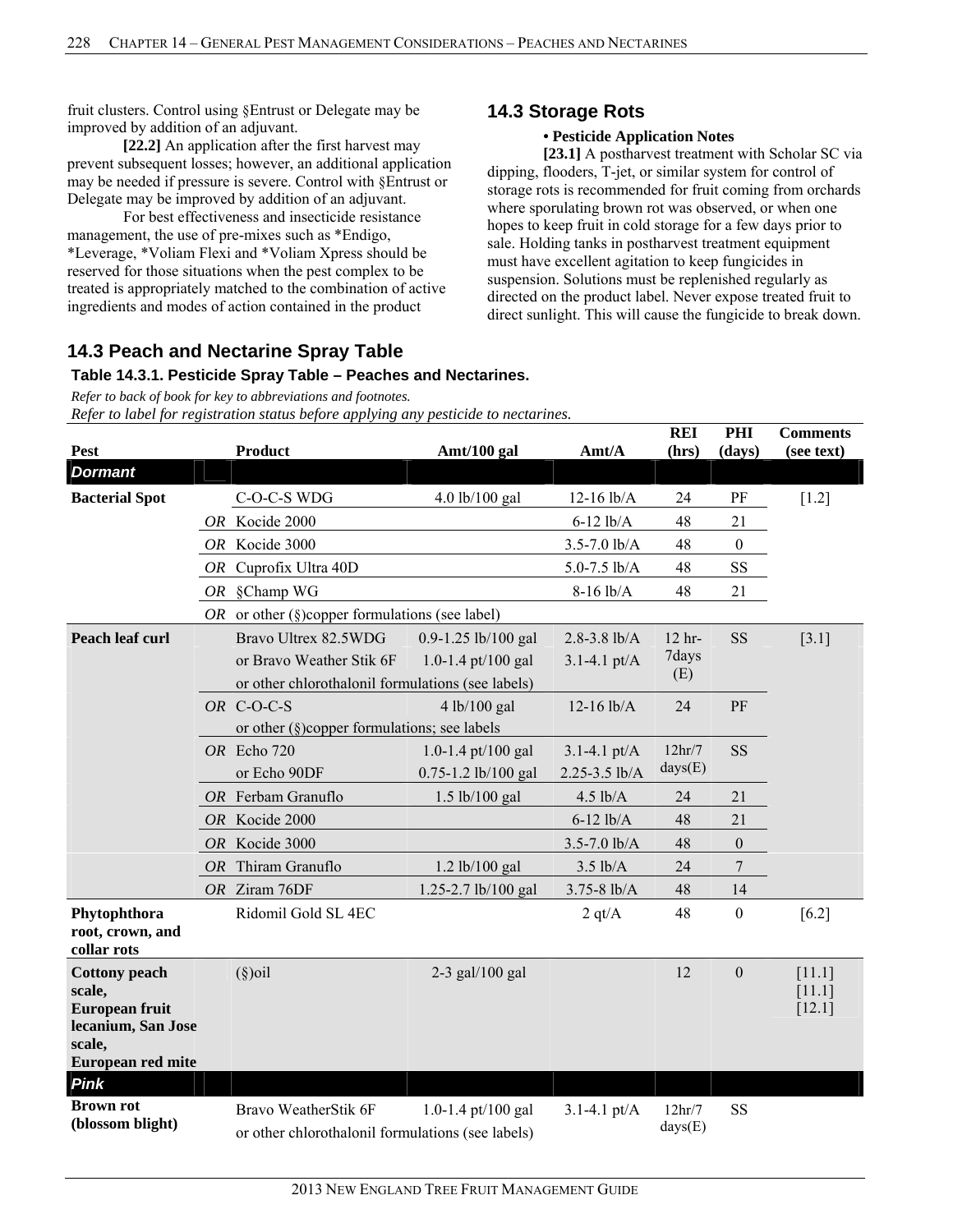*Refer to back of book for key to abbreviations and footnotes.* 

|                                                             |           |                                                                                                                                                                                                                                                                                                                                                            |                                        |                                | <b>REI</b>          | PHI              | <b>Comments</b> |  |  |  |
|-------------------------------------------------------------|-----------|------------------------------------------------------------------------------------------------------------------------------------------------------------------------------------------------------------------------------------------------------------------------------------------------------------------------------------------------------------|----------------------------------------|--------------------------------|---------------------|------------------|-----------------|--|--|--|
| Pest<br><b>Pink (continued)</b>                             |           | <b>Product</b>                                                                                                                                                                                                                                                                                                                                             | Amt/100 gal                            | Amt/A                          | (hrs)               | (days)           | (see text)      |  |  |  |
| <b>Brown rot</b>                                            |           |                                                                                                                                                                                                                                                                                                                                                            |                                        |                                |                     | $\boldsymbol{0}$ |                 |  |  |  |
| (blossom blight)                                            |           | OR Captan 50WP<br>or Captan 80WDG                                                                                                                                                                                                                                                                                                                          | $1-2$ lb/100 gal                       | $4-8$ $lb/A$<br>$2.5 - 5$ lb/A | 24<br>24            | $\boldsymbol{0}$ |                 |  |  |  |
| (continued)                                                 |           | or Captec 4L                                                                                                                                                                                                                                                                                                                                               | $0.75 - 1$ qt/100 gal                  |                                | 24                  | $\boldsymbol{0}$ |                 |  |  |  |
|                                                             |           | OR Echo 720                                                                                                                                                                                                                                                                                                                                                | 1.0-1.4 pt/100 gal                     | $3.1 - 4.1$ pt/A               | $12 \text{ hr} / 7$ | SS               |                 |  |  |  |
|                                                             |           | or Echo 90DF                                                                                                                                                                                                                                                                                                                                               | 0.75-1.2 lb/100 gal                    | 2.25-3.5 lb/A                  | days(E)             |                  |                 |  |  |  |
|                                                             |           | OR Elevate 50WDG                                                                                                                                                                                                                                                                                                                                           |                                        | $1.5$ lb/A                     | 12                  | $\boldsymbol{0}$ |                 |  |  |  |
|                                                             |           | OR Fontelis 1.67                                                                                                                                                                                                                                                                                                                                           |                                        | 14-20 fl oz/A                  | 12                  | $\boldsymbol{0}$ |                 |  |  |  |
|                                                             |           | OR Gem 500SC                                                                                                                                                                                                                                                                                                                                               |                                        | $1.9 - 3.8$ oz/A               | 12                  | 1                | $[2.8]$         |  |  |  |
|                                                             |           | OR Indar 2F                                                                                                                                                                                                                                                                                                                                                |                                        | $6 \text{ fl oz/A}$            | 12                  | $\boldsymbol{0}$ | $[2.8]$         |  |  |  |
|                                                             |           | OR Inspire Super                                                                                                                                                                                                                                                                                                                                           |                                        | 16-20 fl oz/A                  | 12                  | $\overline{2}$   |                 |  |  |  |
|                                                             |           | OR Merivon                                                                                                                                                                                                                                                                                                                                                 |                                        | 4.0-6.7 fl $oz/A$              | 12                  | $\boldsymbol{0}$ |                 |  |  |  |
|                                                             |           | OR Meteor 4F                                                                                                                                                                                                                                                                                                                                               |                                        | $1-2$ pt/A                     | 24                  | PF               |                 |  |  |  |
|                                                             |           | OR Pristine 38 WDG                                                                                                                                                                                                                                                                                                                                         |                                        | $10.5 - 14.5$ oz/A             | 12                  | $\boldsymbol{0}$ |                 |  |  |  |
|                                                             |           | OR Quash 50WDG                                                                                                                                                                                                                                                                                                                                             |                                        | $2.5 - 3.5$ oz/A               | 12                  | 14               |                 |  |  |  |
|                                                             |           | OR Rally 40WSP                                                                                                                                                                                                                                                                                                                                             |                                        | $2.5 - 6$ oz/A                 | 24                  | $\boldsymbol{0}$ | $[2.8]$         |  |  |  |
|                                                             |           | OR Rovral 4F                                                                                                                                                                                                                                                                                                                                               |                                        | $1-2$ pt/A                     | 24                  | PF               | $[2.3]$         |  |  |  |
|                                                             |           | OR Scala SC                                                                                                                                                                                                                                                                                                                                                |                                        | 9-18 fl oz/A                   | 12                  | $\sqrt{2}$       |                 |  |  |  |
|                                                             |           | OR Sulfur 92WP                                                                                                                                                                                                                                                                                                                                             | 5-10 lb/100 gal                        |                                | 24                  | $\boldsymbol{0}$ |                 |  |  |  |
|                                                             |           | OR §Microthiol Disperss                                                                                                                                                                                                                                                                                                                                    |                                        | $10-20$ $lb/A$                 | 24                  |                  |                 |  |  |  |
|                                                             |           | or other $(\S)$ sulfur products                                                                                                                                                                                                                                                                                                                            | See labels                             |                                |                     |                  |                 |  |  |  |
|                                                             |           | OR Thiram Granuflo                                                                                                                                                                                                                                                                                                                                         | 1.2 lb/100 gal                         | $3.5$ lb/A                     | 24                  | 7                | $[2.3]$         |  |  |  |
|                                                             |           | OR Tilt 3.6 EC                                                                                                                                                                                                                                                                                                                                             |                                        | $4 \text{ fl oz/A}$            | 12                  | $\boldsymbol{0}$ | $[2.8]$         |  |  |  |
|                                                             |           | OR Topsin M 70 WP, WSB                                                                                                                                                                                                                                                                                                                                     | 0.33-0.5 lb/100 gal                    | $1 - 1.5$ $lb/A$               | 48                  | $\mathbf{1}$     |                 |  |  |  |
|                                                             |           | or Topsin 4.5 Fl                                                                                                                                                                                                                                                                                                                                           | 6.7-10 fl oz/100 gal                   | 20-30 fl oz/A                  | 48                  | 1                |                 |  |  |  |
|                                                             |           | OR Vangard 75WG                                                                                                                                                                                                                                                                                                                                            |                                        | $5-10$ oz/A                    | 12                  | <b>BL</b>        |                 |  |  |  |
| <b>Tarnished plant</b>                                      |           | *Asana XL 0.66EC                                                                                                                                                                                                                                                                                                                                           | 2.0-5.8 fl oz/100 gal 4.8-14.5 fl oz/A |                                | 12                  | 14               | [21.1, 21.2]    |  |  |  |
| bug                                                         | <b>OR</b> | Assail 30SG                                                                                                                                                                                                                                                                                                                                                |                                        | 5.3-8.0 $oz/A$                 | 12                  | $\tau$           |                 |  |  |  |
|                                                             | <i>OR</i> | *Baythroid XL 1 EC                                                                                                                                                                                                                                                                                                                                         |                                        | 2.0-2.4 fl $oz/A$              | 12                  | 7                |                 |  |  |  |
|                                                             | OR        | Beleaf 50 SG                                                                                                                                                                                                                                                                                                                                               |                                        | $2.0 - 2.8$ oz/A               | 12                  | 14               |                 |  |  |  |
|                                                             | <i>OR</i> | *Pounce 25WP                                                                                                                                                                                                                                                                                                                                               |                                        | $6.4 - 16$ oz/A                | 12                  | 14               |                 |  |  |  |
|                                                             | <i>OR</i> | *Proaxis 0.5 CS                                                                                                                                                                                                                                                                                                                                            |                                        | $2.6 - 5.1$ fl oz/A            | 24                  | 14               |                 |  |  |  |
|                                                             | <i>OR</i> | *Warrior II 2.08 CS                                                                                                                                                                                                                                                                                                                                        |                                        | $1.3 - 2.5$ fl oz/A            | 24                  | 14               |                 |  |  |  |
|                                                             |           | The following pre-mix product is also labeled for use against this pest; however, for best effectiveness<br>and insecticide resistance management, its use should be reserved for situations when multiple pest<br>species are present and appropriately matched to the combination of active ingredients and modes of<br>action contained in the product. |                                        |                                |                     |                  |                 |  |  |  |
| <b>Bloom</b>                                                |           | *Voliam Xpress                                                                                                                                                                                                                                                                                                                                             |                                        | $6-12$ fl oz/A                 | 24                  | 14               |                 |  |  |  |
| <b>Brown rot</b><br>(blossom blight)                        |           | See materials listed under Pink                                                                                                                                                                                                                                                                                                                            |                                        |                                |                     |                  |                 |  |  |  |
| <b>Oriental fruit moth</b><br>Table continued on next page. |           | See comments [16.1] regarding pheromone disruption                                                                                                                                                                                                                                                                                                         |                                        |                                |                     |                  |                 |  |  |  |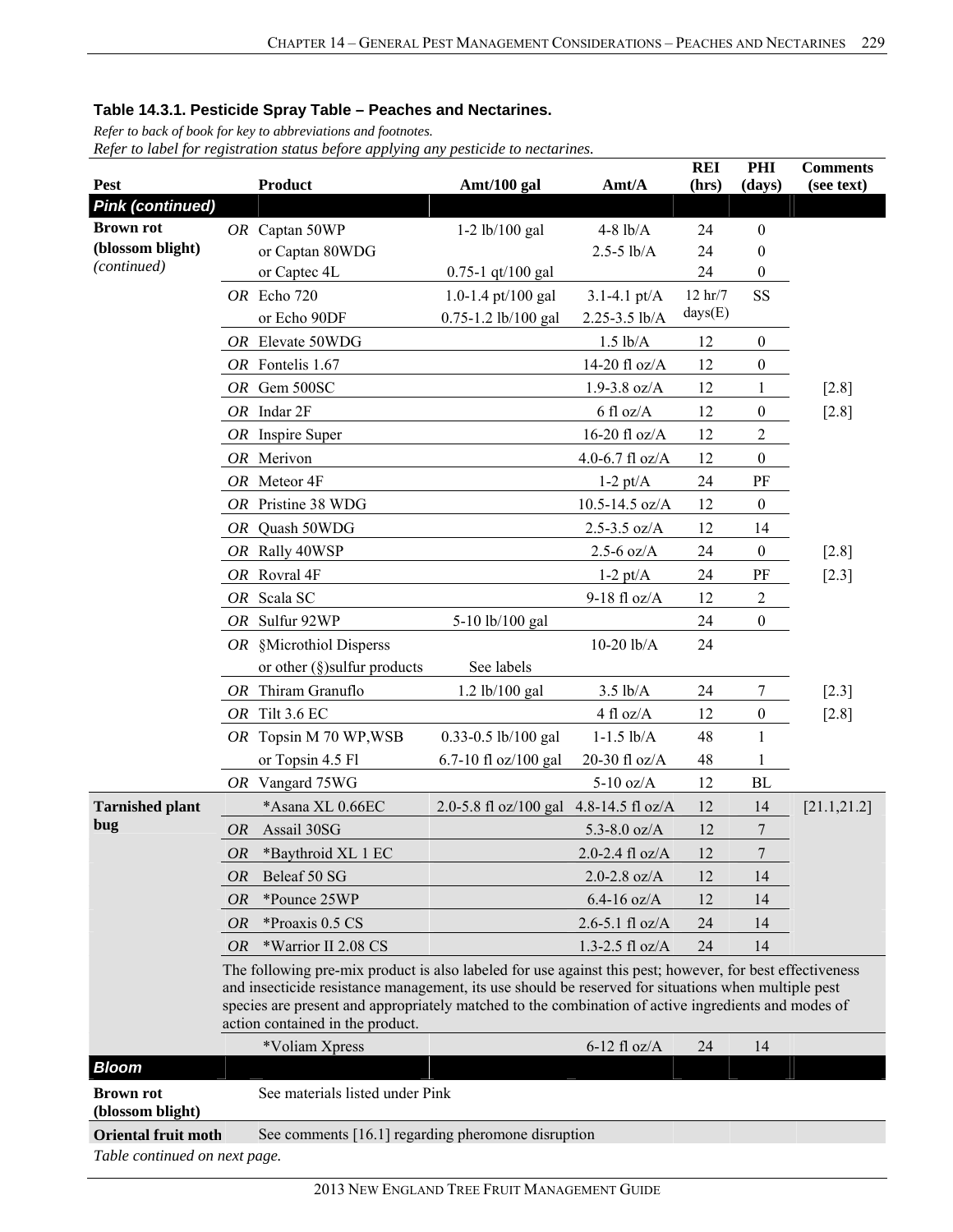*Refer to back of book for key to abbreviations and footnotes.* 

| Pest                                 |           | Product                                                                                                                                                                                                                                                                                                                                                        | Amt/100 gal           | Amt/A                   | <b>REI</b><br>(hrs) | PHI<br>(days)  | <b>Comments</b><br>(see text) |  |  |
|--------------------------------------|-----------|----------------------------------------------------------------------------------------------------------------------------------------------------------------------------------------------------------------------------------------------------------------------------------------------------------------------------------------------------------------|-----------------------|-------------------------|---------------------|----------------|-------------------------------|--|--|
| <b>Petal Fall</b>                    |           |                                                                                                                                                                                                                                                                                                                                                                |                       |                         |                     |                |                               |  |  |
| <b>Brown rot</b><br>(blossom blight) |           | See materials listed under Pink                                                                                                                                                                                                                                                                                                                                |                       |                         |                     |                | $[2.5]$                       |  |  |
| American plum<br>borer, Peachtree    |           | Asana XL 0.66Ec                                                                                                                                                                                                                                                                                                                                                | 2.0-5.8 fl oz/100 gal | $4.8 - 14.5$ fl<br>oz/A | 12                  | 14             | [10.1]                        |  |  |
| borer, Lesser                        | <b>OR</b> | *Baythroid XL 1EC                                                                                                                                                                                                                                                                                                                                              |                       | [see comment]           | 12                  | $\overline{7}$ | $[10.2]$                      |  |  |
| peachtree borer                      | OR        | *Lorsban 4EC                                                                                                                                                                                                                                                                                                                                                   | 3 qt/100 gal          |                         | 96                  | 14             | [10.1]                        |  |  |
|                                      |           | or *Lorsban Advanced<br>3.8EC                                                                                                                                                                                                                                                                                                                                  | $3$ qt/100 gal        |                         | 96                  | 14             |                               |  |  |
|                                      |           | or Lorsban 75 WG                                                                                                                                                                                                                                                                                                                                               | 4 lb/100              |                         | 96                  | 14             |                               |  |  |
|                                      |           | OR *Pounce 25WP                                                                                                                                                                                                                                                                                                                                                |                       | $6.4 - 16.0$ oz/A       | 12                  | 14             | $[10.2]$                      |  |  |
|                                      |           | $OR$ *Proaxis                                                                                                                                                                                                                                                                                                                                                  |                       | $2.6 - 5.1$ fl oz/A     | 24                  | 14             |                               |  |  |
|                                      | OR.       | *Warrior II                                                                                                                                                                                                                                                                                                                                                    |                       | 1.3-2.6 fl $oz/A$       | 24                  | 14             |                               |  |  |
|                                      |           | <i>OR</i> (§)Pheromone disruption ties:                                                                                                                                                                                                                                                                                                                        |                       |                         |                     |                |                               |  |  |
|                                      |           | Isomate PTB-Dual                                                                                                                                                                                                                                                                                                                                               |                       | 150 ties/A              |                     |                | $[17.1]$                      |  |  |
|                                      |           | The following pre-mix products are also labeled for use against this pest; however, for best effectiveness<br>and insecticide resistance management, their use should be reserved for situations when multiple pest<br>species are present and appropriately matched to the combination of active ingredients and modes of<br>action contained in the product. |                       |                         |                     |                |                               |  |  |
|                                      |           | *Endigo ZC                                                                                                                                                                                                                                                                                                                                                     |                       | 5-5.5 fl $oz/A$         | 24                  | 14             |                               |  |  |
|                                      | OR        | *Leverage 360                                                                                                                                                                                                                                                                                                                                                  |                       | 2.4-2.8 fl oz/A         | 12                  | 7              |                               |  |  |
|                                      | OR.       | *Voliam Xpress                                                                                                                                                                                                                                                                                                                                                 |                       | $6-12$ fl oz/A          | 24                  | 14             |                               |  |  |
| Green peach                          |           | Actara                                                                                                                                                                                                                                                                                                                                                         |                       | $3.0 - 4.0$ oz/A        | 12                  | 14             | [13.1]                        |  |  |
| aphid                                | OR        | Assail 30SG                                                                                                                                                                                                                                                                                                                                                    |                       | $2.5 - 5.3$ oz/A        | 12                  | 7              |                               |  |  |
|                                      | OR        | Beleaf 50SG                                                                                                                                                                                                                                                                                                                                                    |                       | $2.0 - 2.8$ oz/A        | 12                  | 14             |                               |  |  |
|                                      | <i>OR</i> | *Lannate LV 2.4L                                                                                                                                                                                                                                                                                                                                               | $0.75$ pt/100 gal     | $3 \text{ pt/A}$        | 96                  | 4              | [13.1]                        |  |  |
|                                      |           | or *Lannate 90SP                                                                                                                                                                                                                                                                                                                                               | $0.25$ lb/100 gal     | 1 lb/A                  | 96                  | 4              |                               |  |  |
|                                      | OR.       | Movento SC                                                                                                                                                                                                                                                                                                                                                     |                       | 6.0-9.0 fl oz/A         | 24                  | 7              | [13.1]                        |  |  |
|                                      |           | The following pre-mix products are also labeled for use against this pest; however, for best effectiveness<br>and insecticide resistance management, its use should be reserved for situations when multiple pest<br>species are present and appropriately matched to the combination of active ingredients and modes of<br>action contained in the product.   |                       |                         |                     |                |                               |  |  |
|                                      | OR        | *Endigo ZC                                                                                                                                                                                                                                                                                                                                                     |                       | 5-5.5 fl $oz/A$         | 24                  | 14             |                               |  |  |
|                                      | <b>OR</b> | *Voliam Flexi WDG                                                                                                                                                                                                                                                                                                                                              |                       | 4.0-7.0 $oz/A$          | 12                  | 14             |                               |  |  |
| <b>Oriental fruit</b><br>moth        |           | See materials listed under Shuck Split                                                                                                                                                                                                                                                                                                                         |                       |                         |                     |                |                               |  |  |
| <b>Tarnished plant</b>               |           | See materials listed under Pink plus                                                                                                                                                                                                                                                                                                                           |                       |                         |                     |                |                               |  |  |
| bug                                  |           | Actara                                                                                                                                                                                                                                                                                                                                                         |                       | 4.5-5.5 $oz/A$          | 12                  | 14             | $[21.3]$                      |  |  |
|                                      | OR        | Belay 2.1 EC                                                                                                                                                                                                                                                                                                                                                   |                       | $6 \text{ fl oz/A}$     | 12                  | 21             | [21.3]                        |  |  |
|                                      |           | The following pre-mix product is also labeled for use against this pest; however, for best effectiveness<br>and insecticide resistance management, its use should be reserved for situations when multiple pest<br>species are present and appropriately matched to the combination of active ingredients and modes of<br>action contained in the product.     |                       |                         |                     |                |                               |  |  |
|                                      |           | *Leverage 360                                                                                                                                                                                                                                                                                                                                                  |                       | 2.4-2.8 fl oz/A         | 12                  | 7              |                               |  |  |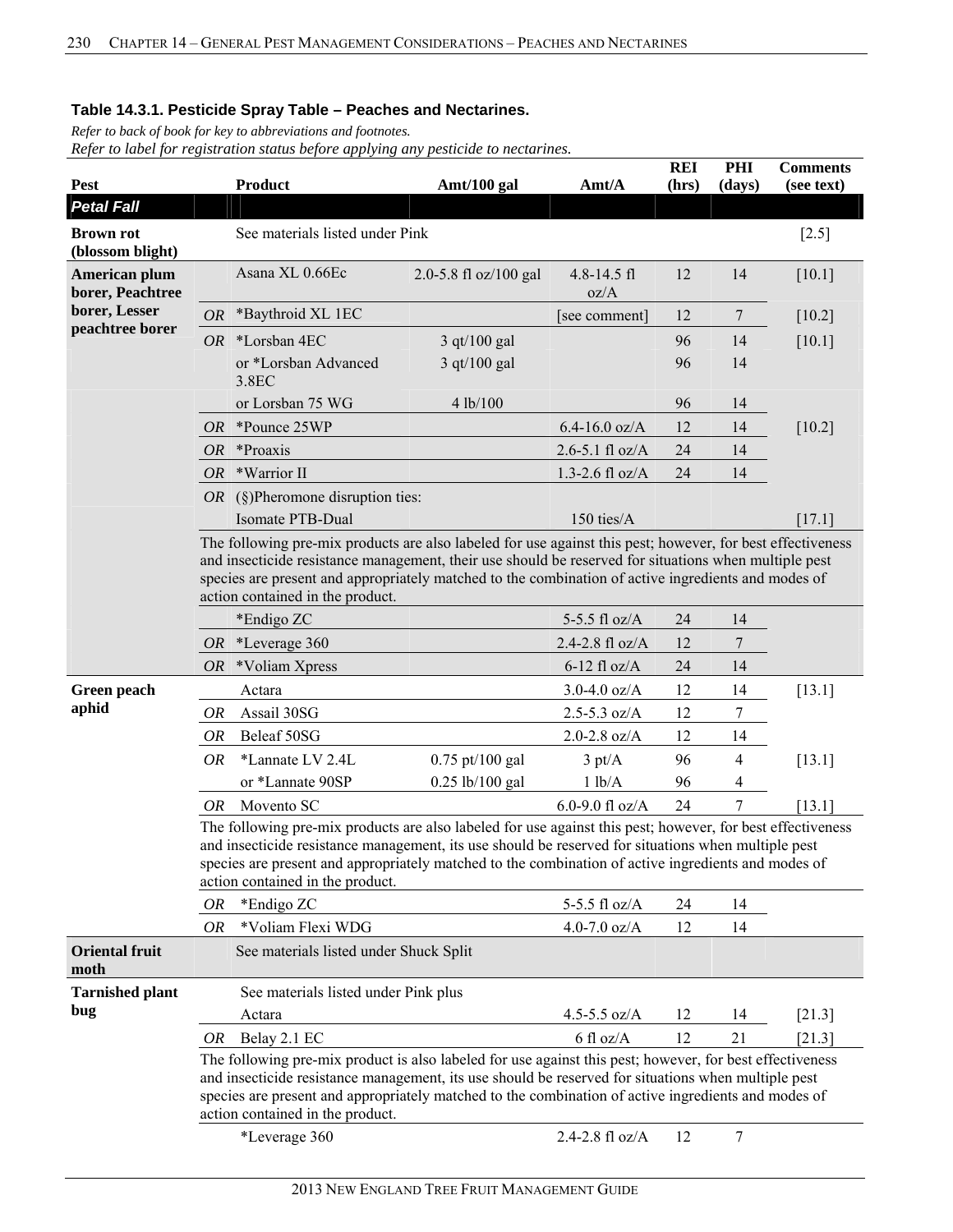*Refer to back of book for key to abbreviations and footnotes.* 

|                               |           |                                                                                                                                                                                                                                                                                                                                                                |                         |                     | <b>REI</b>          | PHI              | <b>Comments</b> |
|-------------------------------|-----------|----------------------------------------------------------------------------------------------------------------------------------------------------------------------------------------------------------------------------------------------------------------------------------------------------------------------------------------------------------------|-------------------------|---------------------|---------------------|------------------|-----------------|
| <b>Pest</b>                   |           | <b>Product</b>                                                                                                                                                                                                                                                                                                                                                 | Amt/100 gal             | Amt/A               | (hrs)               | (days)           | (see text)      |
| <b>Petal Fall (continued)</b> |           |                                                                                                                                                                                                                                                                                                                                                                |                         |                     |                     |                  |                 |
| <b>Western flower</b>         |           | Actara 25WDG                                                                                                                                                                                                                                                                                                                                                   |                         | 4.5-5.5 $oz/A$      | 12                  | 14               |                 |
| thrips                        | <b>OR</b> | Delegate 25 WG                                                                                                                                                                                                                                                                                                                                                 |                         | 4.5-7 $oz/A$        | 4                   | 1                |                 |
|                               | <b>OR</b> | §Entrust 80WP                                                                                                                                                                                                                                                                                                                                                  | $0.4 - 0.8$ oz/100 gal  | $1.25 - 2.5$ oz/A   | $\overline{4}$      |                  |                 |
|                               |           | The following pre-mix products are also labeled for use against this pest; however, for best effectiveness<br>and insecticide resistance management, their use should be reserved for situations when multiple pest<br>species are present and appropriately matched to the combination of active ingredients and modes of<br>action contained in the product. |                         |                     |                     |                  |                 |
|                               |           | *Endigo ZC                                                                                                                                                                                                                                                                                                                                                     |                         | 5-5.5 fl $oz/A$     | 24                  | 14               |                 |
|                               | <i>OR</i> | *Voliam Flexi                                                                                                                                                                                                                                                                                                                                                  |                         | 4.0-7.0 $oz/A$      | 12                  | 14               |                 |
|                               | <b>OR</b> | *Voliam Express                                                                                                                                                                                                                                                                                                                                                |                         | $6-12$ fl oz/A      | 24                  | 14               |                 |
| <b>Shuck Split</b>            |           |                                                                                                                                                                                                                                                                                                                                                                |                         |                     |                     |                  |                 |
| <b>Brown rot</b>              |           | Bravo WeatherStik 6F                                                                                                                                                                                                                                                                                                                                           | 1.0-1.4 pt/100 gal      | 3.1-4.1 $pt/A$      | 12hr/7              | <b>SS</b>        | $[2.6]$         |
|                               |           | or other chlorothalonil formulations (see labels)                                                                                                                                                                                                                                                                                                              |                         |                     | days(E)             |                  |                 |
|                               |           | OR Captan 50WP                                                                                                                                                                                                                                                                                                                                                 | $1-2$ lb/100 gal        | $4-8$ lb/A          | 24                  | $\boldsymbol{0}$ |                 |
|                               |           | or Captan 80 WDG                                                                                                                                                                                                                                                                                                                                               |                         | $2.5 - 5$ lb/A      | 24                  | $\theta$         |                 |
|                               |           | or Captec 4L                                                                                                                                                                                                                                                                                                                                                   | $0.75 - 1$ qt/100 gal   |                     | 24                  | $\theta$         |                 |
|                               | OR        | Echo 720                                                                                                                                                                                                                                                                                                                                                       | 1.0-1.4 pt/100 gal      | $3.1 - 4.1$ pt/A    | 12hr/7              | SS               |                 |
|                               |           | or Echo 90DF                                                                                                                                                                                                                                                                                                                                                   | $0.75 - 1.2$ lb/100 gal | 2.25-3.5 lb/A       | days(E)             | SS               |                 |
|                               | OR        | Elevate 50WDG                                                                                                                                                                                                                                                                                                                                                  |                         | $1.5$ $lb/A$        | 12                  | $\boldsymbol{0}$ |                 |
|                               | OR        | Fontelis 1.67                                                                                                                                                                                                                                                                                                                                                  |                         | 14-20 fl oz/A       | 12                  | $\mathbf{0}$     |                 |
|                               | OR        | Indar 2F                                                                                                                                                                                                                                                                                                                                                       |                         | $6 \text{ fl oz/A}$ | 12                  | $\boldsymbol{0}$ | $[2.8]$         |
|                               | OR        | Inspire Super                                                                                                                                                                                                                                                                                                                                                  |                         | $16-20$ fl oz/A     | 12                  | 2                |                 |
|                               | OR        | Merivon                                                                                                                                                                                                                                                                                                                                                        |                         | 4.0-6.7 $fl$ oz/A   | 12                  | $\boldsymbol{0}$ |                 |
|                               | <b>OR</b> | Pristine 38WDG                                                                                                                                                                                                                                                                                                                                                 |                         | $10.5 - 14.5$ oz/A  | 12                  | $\boldsymbol{0}$ |                 |
|                               | OR        | Quash 50 WDG                                                                                                                                                                                                                                                                                                                                                   |                         | $2.5 - 3.5$ oz/A    | 12                  | 14               |                 |
|                               | <b>OR</b> | Rally 40WSP                                                                                                                                                                                                                                                                                                                                                    |                         | $2.5 - 6$ oz/A      | 24                  | $\boldsymbol{0}$ | $[2.8]$         |
|                               | OR        | Sulfur 92WP                                                                                                                                                                                                                                                                                                                                                    | 5-10 lb/100 gal         |                     | 24                  | $\boldsymbol{0}$ | $[2.6]$         |
|                               | OR        | §Microthiol Disperss<br>or other $(\S)$ sulfur products                                                                                                                                                                                                                                                                                                        | See labels              | $10-20$ $lb/A$      | 24                  | $\theta$         |                 |
|                               | OR        | Thiram Granuflo                                                                                                                                                                                                                                                                                                                                                | $1.2$ lb/100 gal        | $3.5$ lb/A          | 24                  | 7                |                 |
|                               | <b>OR</b> | Tilt 3.6EC                                                                                                                                                                                                                                                                                                                                                     |                         | 4 fl oz/A           | 12                  | $\boldsymbol{0}$ | $[2.8]$         |
|                               | OR        | Topsin M 70 WP, WSB                                                                                                                                                                                                                                                                                                                                            | 0.33-0.5 lb/100 gal     | $1-1.5$ $lb/A$      | 48                  |                  |                 |
|                               | OR        | Topsin 4.5 FL                                                                                                                                                                                                                                                                                                                                                  | 6.7-10 fl oz/100 gal    | 20-30 fl oz/A       | 48                  |                  |                 |
| <b>Bacterial spot</b>         |           | §Mycoshield 17WP                                                                                                                                                                                                                                                                                                                                               | 12 oz/100 gal           |                     | 12                  | 21               | $[1.3]$         |
|                               |           | OR FireLine 17 WP                                                                                                                                                                                                                                                                                                                                              | 12 oz/100 gal           |                     | 12                  | 21               |                 |
|                               |           | <i>OR</i> (§)copper products                                                                                                                                                                                                                                                                                                                                   | See comments            |                     |                     |                  | $[1.4]$         |
| Peach scab                    |           | Bravo Ultrex 82.5WDG                                                                                                                                                                                                                                                                                                                                           | 0.9-1.25 lb/100 gal     | $2.8 - 3.8$ lb/A    | $12 \text{ hr} / 7$ | <b>SS</b>        | $[4.2]$         |
|                               |           | or Bravo Weather Stik 6F                                                                                                                                                                                                                                                                                                                                       | 1.0-1.4 pt/100 gal      | $3.1 - 4.1$ pt/A    | days(E)             |                  |                 |
|                               |           | or other chlorothalonil formulations (see labels)                                                                                                                                                                                                                                                                                                              |                         |                     |                     |                  |                 |
|                               |           | OR Echo 720                                                                                                                                                                                                                                                                                                                                                    | 1.0-1.4 pt/100 gal      | $3.1 - 4.1$ pt/A    | 12hr/7              | SS               |                 |
|                               |           | or Echo 90DF                                                                                                                                                                                                                                                                                                                                                   | 0.75-1.2 lb/100 gal     | 2.25-3.5 lb/A       | days(E)             | SS               |                 |
| Table continued on next page. |           |                                                                                                                                                                                                                                                                                                                                                                |                         |                     |                     |                  |                 |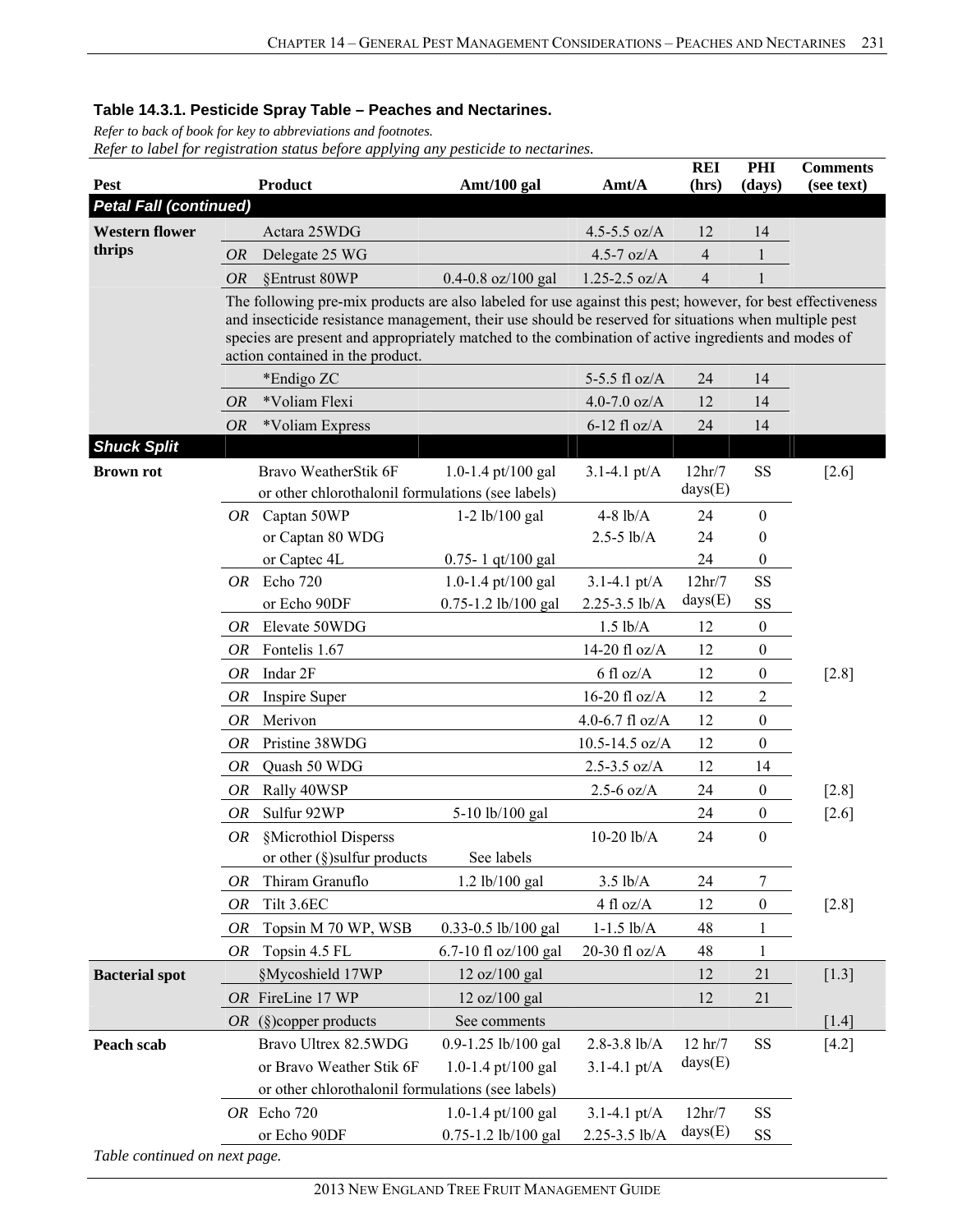*Refer to back of book for key to abbreviations and footnotes.* 

| <b>Pest</b>                    |                                                                                                                                                                                                                                                                                                                                                                | <b>Product</b>                                          | Amt/100 gal                            | Amt/A                                    | <b>REI</b><br>(hrs) | PHI<br>(days)    | <b>Comments</b><br>(see text) |  |  |  |
|--------------------------------|----------------------------------------------------------------------------------------------------------------------------------------------------------------------------------------------------------------------------------------------------------------------------------------------------------------------------------------------------------------|---------------------------------------------------------|----------------------------------------|------------------------------------------|---------------------|------------------|-------------------------------|--|--|--|
| <b>Shuck Split (continued)</b> |                                                                                                                                                                                                                                                                                                                                                                |                                                         |                                        |                                          |                     |                  |                               |  |  |  |
| Peach scab                     |                                                                                                                                                                                                                                                                                                                                                                | OR Captan 50WP                                          | $1-2$ lb/100 gal                       | $4-8$ lb/A                               | 24                  | $\boldsymbol{0}$ |                               |  |  |  |
| (continued)                    |                                                                                                                                                                                                                                                                                                                                                                | or Captan 80 WDG                                        |                                        | $2.5 - 5$ lb/A                           | 24                  | $\boldsymbol{0}$ |                               |  |  |  |
|                                |                                                                                                                                                                                                                                                                                                                                                                | or Captec 4L                                            | $0.75 - 1$ qt/100 gal                  |                                          | 24                  | 0                |                               |  |  |  |
|                                |                                                                                                                                                                                                                                                                                                                                                                | OR Gem 500SC                                            |                                        | $1.9 - 3.8$ oz/A                         | 12                  | $\mathbf{1}$     |                               |  |  |  |
|                                |                                                                                                                                                                                                                                                                                                                                                                | $OR$ Indar $2F$                                         |                                        | 6 fl oz/A                                | 12                  | $\boldsymbol{0}$ |                               |  |  |  |
|                                |                                                                                                                                                                                                                                                                                                                                                                | OR Inspire Super                                        |                                        | 16-20 fl oz/ $A$                         | 12                  | $\overline{c}$   |                               |  |  |  |
|                                |                                                                                                                                                                                                                                                                                                                                                                | OR Sulfur 92WP                                          | 5-10 lb/100 gal                        |                                          | 24                  | $\mathbf{0}$     |                               |  |  |  |
|                                |                                                                                                                                                                                                                                                                                                                                                                | or §Microthiol Disperss<br>80 <sub>DF</sub>             |                                        | $6-12$ lb/A                              | 24                  | $\boldsymbol{0}$ |                               |  |  |  |
|                                |                                                                                                                                                                                                                                                                                                                                                                | or other $(\S)$ sulfur products                         | See labels                             |                                          |                     |                  |                               |  |  |  |
|                                |                                                                                                                                                                                                                                                                                                                                                                | OR Quash                                                |                                        | $2.5 - 3.5$ oz/A                         | 12                  | 14               |                               |  |  |  |
|                                |                                                                                                                                                                                                                                                                                                                                                                | OR Thiram Granuflo                                      | 1.2 lb/100 gal                         | $3.5$ lb/A                               | 24                  | $\tau$           | $[2.3]$                       |  |  |  |
|                                |                                                                                                                                                                                                                                                                                                                                                                | OR Topsin M 70WP                                        |                                        | $0.5 - 0.75$ lb/A                        | 48                  | $\mathbf{1}$     |                               |  |  |  |
|                                |                                                                                                                                                                                                                                                                                                                                                                | plus                                                    |                                        |                                          |                     |                  |                               |  |  |  |
|                                |                                                                                                                                                                                                                                                                                                                                                                | Captan 80 WDG                                           |                                        | $1.25 - 2.5$ lb/A                        | 24                  | $\boldsymbol{0}$ |                               |  |  |  |
| Obliquebanded                  |                                                                                                                                                                                                                                                                                                                                                                | Altacor 35 WDG                                          |                                        | $3.0 - 4.5$ oz/A                         | $\overline{4}$      | 10               | $[15.1]$                      |  |  |  |
| leafroller                     | OR.                                                                                                                                                                                                                                                                                                                                                            | *Baythroid XL 1EC                                       |                                        | 2.4-2.8 fl oz/A                          | 12                  | 7                |                               |  |  |  |
|                                |                                                                                                                                                                                                                                                                                                                                                                | OR Belt SC                                              |                                        | 3.0-4.0 fl $oz/A$                        | 12                  | 7                |                               |  |  |  |
|                                | <i>OR</i>                                                                                                                                                                                                                                                                                                                                                      | §Biobit HP                                              |                                        | $0.5 - 2.0$ lb/A                         | $\overline{4}$      | $\boldsymbol{0}$ |                               |  |  |  |
|                                | <i>OR</i>                                                                                                                                                                                                                                                                                                                                                      | *Danitol 2.4EC                                          |                                        | $10.7 - 21.3$ fl oz/A                    | 24                  | 3                |                               |  |  |  |
|                                |                                                                                                                                                                                                                                                                                                                                                                | OR Delegate 25 WG                                       |                                        | 4.5-7.0 $oz/A$                           | $\overline{4}$      | $\mathbf{1}$     | [15.1]                        |  |  |  |
|                                |                                                                                                                                                                                                                                                                                                                                                                | OR §Deliver                                             |                                        | $0.5 - 2.0$ lb/A                         | $\overline{4}$      | $\boldsymbol{0}$ |                               |  |  |  |
|                                | OR                                                                                                                                                                                                                                                                                                                                                             | §Dipel DF                                               |                                        | $0.5 - 2.0$ lb/A                         | $\overline{4}$      | $\boldsymbol{0}$ |                               |  |  |  |
|                                |                                                                                                                                                                                                                                                                                                                                                                | OR §Entrust 80WP                                        | $0.4 - 0.8$ oz/100 gal                 | $1.25 - 2.5$ oz/A                        | $\overline{4}$      |                  | $[15.1]$                      |  |  |  |
|                                | The following pre-mix products are also labeled for use against this pest; however, for best effectiveness<br>and insecticide resistance management, their use should be reserved for situations when multiple pest<br>species are present and appropriately matched to the combination of active ingredients and modes of<br>action contained in the product. |                                                         |                                        |                                          |                     |                  |                               |  |  |  |
|                                |                                                                                                                                                                                                                                                                                                                                                                | *Leverage 360                                           |                                        | 2.4-2.8 fl $oz/A$                        | 12                  | 7                |                               |  |  |  |
|                                |                                                                                                                                                                                                                                                                                                                                                                | OR Tourismo                                             |                                        | 10-14 fl $oz/A$                          | 12                  | 14               |                               |  |  |  |
|                                |                                                                                                                                                                                                                                                                                                                                                                | OR *Voliam Xpress                                       |                                        | $6-12$ fl oz/A                           | 24                  | 14               |                               |  |  |  |
| <b>Oriental fruit</b><br>moth, |                                                                                                                                                                                                                                                                                                                                                                | Actara                                                  |                                        | 4.5-5.5 oz/A                             | 12                  | 14               | $[16.2]$                      |  |  |  |
| <b>Lesser</b> peachtree        |                                                                                                                                                                                                                                                                                                                                                                | OR Altacor 35 WDG                                       |                                        | $3.0 - 4.5$ oz/A                         | 4                   | 10               | [16.2, 17.2]                  |  |  |  |
| borer,                         |                                                                                                                                                                                                                                                                                                                                                                | OR *Asana XL 0.66EC                                     | 2.0-5.8 fl oz/100 gal 4.8-14.5 fl oz/A |                                          | 12                  | 14               |                               |  |  |  |
| Plum curculio                  |                                                                                                                                                                                                                                                                                                                                                                | OR Assail 30SG                                          |                                        | 5.3-8.0 $oz/A$                           | 12                  | 7                | $[17.2]$                      |  |  |  |
|                                |                                                                                                                                                                                                                                                                                                                                                                | OR Avaunt 30WDG                                         |                                        | $5.0 - 6.0$ oz/A                         | 12                  | 14               | [16.2]                        |  |  |  |
|                                |                                                                                                                                                                                                                                                                                                                                                                | OR §Aza-Direct 1.2L                                     |                                        | $1-2$ pts/ $A$                           | $\overline{4}$      | $\boldsymbol{0}$ |                               |  |  |  |
|                                |                                                                                                                                                                                                                                                                                                                                                                | OR Azatin XL 3L                                         | 10-21 fl oz/ $A$                       | 4                                        | $\boldsymbol{0}$    |                  |                               |  |  |  |
|                                |                                                                                                                                                                                                                                                                                                                                                                | OR *Baythroid XL 1EC                                    |                                        |                                          |                     |                  | [10.2, 17.3]                  |  |  |  |
|                                |                                                                                                                                                                                                                                                                                                                                                                | for lesser peachtree borer:<br>for oriental fruit moth: |                                        | $1.4 - 2.0$ fl oz/A<br>2.0-2.4 $fl$ oz/A | 12<br>12            | 7                |                               |  |  |  |
|                                |                                                                                                                                                                                                                                                                                                                                                                | for plum curculio:                                      |                                        | 2.4-2.8 fl oz/A                          | 12                  | 7<br>7           |                               |  |  |  |
|                                |                                                                                                                                                                                                                                                                                                                                                                |                                                         |                                        |                                          |                     |                  |                               |  |  |  |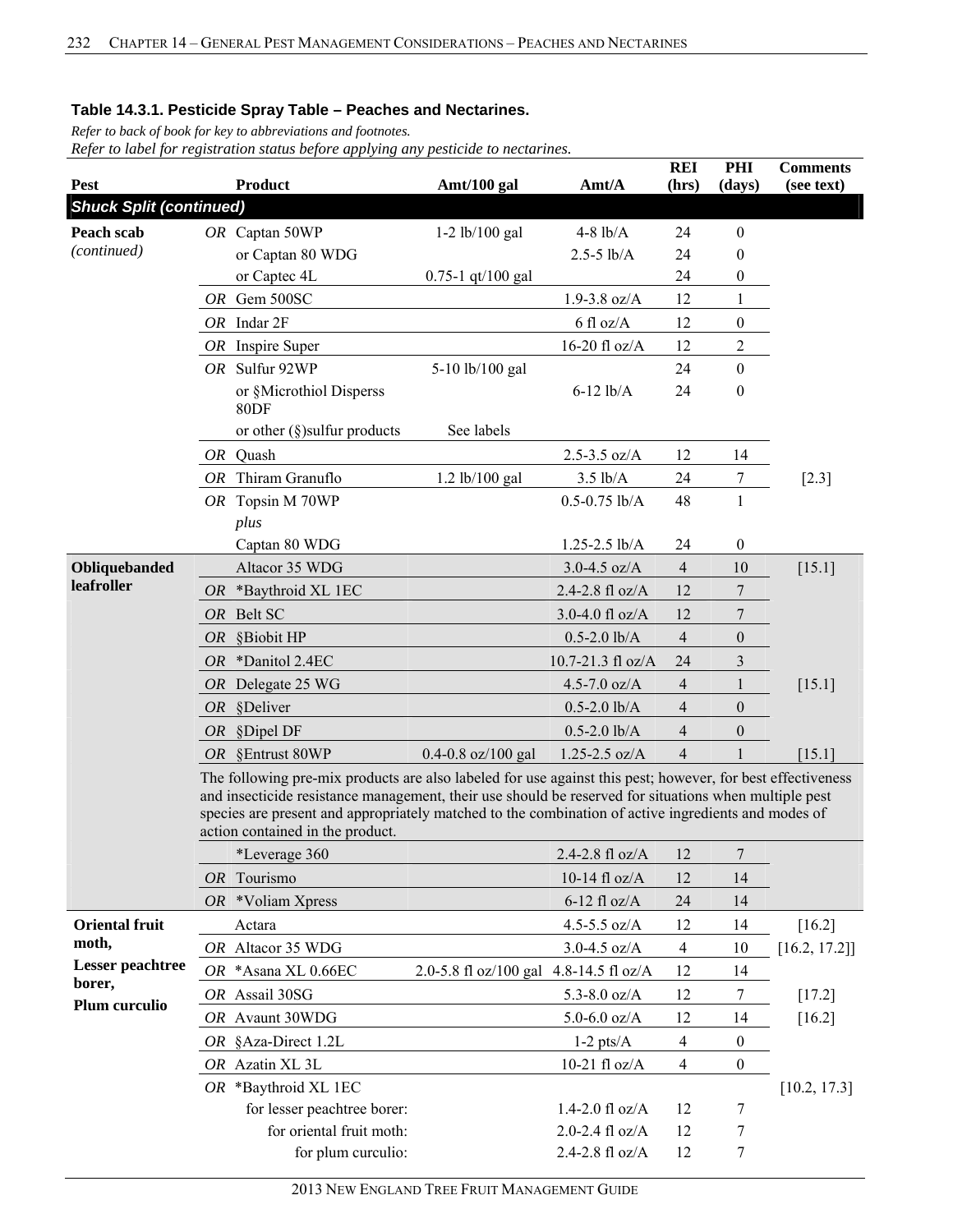*Refer to back of book for key to abbreviations and footnotes.* 

*Refer to label for registration status before applying any pesticide to nectarines.*

| Pest                            | Product                                                                                                                                                                                                                                                                                                                                                        | Amt/A                   | <b>REI</b><br>(hrs)     | PHI            | <b>Comments</b><br>(see text) |                       |
|---------------------------------|----------------------------------------------------------------------------------------------------------------------------------------------------------------------------------------------------------------------------------------------------------------------------------------------------------------------------------------------------------------|-------------------------|-------------------------|----------------|-------------------------------|-----------------------|
| <b>Shuck Split (continued)</b>  |                                                                                                                                                                                                                                                                                                                                                                | Amt/100 gal             |                         |                | (days)                        |                       |
| <b>Oriental fruit</b><br>moth,  | OR Belay                                                                                                                                                                                                                                                                                                                                                       |                         | $6.0$ fl oz/A           | 12             | 21                            | [18.1, 16.2,<br>17.2] |
| <b>Lesser</b> peachtree         | OR Belt SC                                                                                                                                                                                                                                                                                                                                                     |                         | 3.0-4.0 fl $oz/A$       | 12             | 14                            | [16.2]                |
| borer,                          | OR *Danitol 2.4EC                                                                                                                                                                                                                                                                                                                                              |                         | 10.7-21.3 fl oz/A       | 24             | 3                             |                       |
| Plum curculio<br>(continued)    | OR Delegate 25WG                                                                                                                                                                                                                                                                                                                                               |                         | $6.0 - 7.0$ oz/A        | $\overline{4}$ | 1                             | [16.2]                |
|                                 | OR Imidan 70W                                                                                                                                                                                                                                                                                                                                                  | $0.75 - 1.0$ lb/100 gal | 2.1-4.25 lb/A           | 96             | 14                            | [16.4]                |
|                                 | $OR$ Intrepid $2F$                                                                                                                                                                                                                                                                                                                                             |                         | 10-16 fl $oz/A$         | $\overline{4}$ | 7                             | [16.2]                |
|                                 | OR *Pounce 25WP                                                                                                                                                                                                                                                                                                                                                |                         | $6.4 - 16.0$ oz/A       | 12             | 14                            | [10.2]                |
|                                 | OR *Proaxis $0.5CS$                                                                                                                                                                                                                                                                                                                                            |                         | $2.6 - 5.1$ fl oz/A     | 24             | 14                            |                       |
|                                 | OR Sevin XLR Plus, 4F                                                                                                                                                                                                                                                                                                                                          |                         | 2-3 $qt/A$              | 12             | 3                             |                       |
|                                 | OR<br>§Surround 95WP                                                                                                                                                                                                                                                                                                                                           |                         | 25-50 lb/A              | 4              | $\boldsymbol{0}$              | [18.2]                |
|                                 | *Warrior II<br>OR                                                                                                                                                                                                                                                                                                                                              |                         | $1.3 - 2.6$ fl oz/A     | 24             | 14                            |                       |
|                                 | <i>OR</i> (§)Pheromone disruption:                                                                                                                                                                                                                                                                                                                             |                         |                         |                |                               |                       |
|                                 | §Checkmate OFM<br>Dispenser                                                                                                                                                                                                                                                                                                                                    |                         | 100-200<br>dispensers/A |                |                               | [16.1]                |
|                                 | or Checkmate OFM                                                                                                                                                                                                                                                                                                                                               |                         | 1.3-2.9 fl $oz/A$       |                |                               | [16.1]                |
|                                 | Flowable                                                                                                                                                                                                                                                                                                                                                       |                         |                         |                |                               |                       |
|                                 | or Isomate-M 100                                                                                                                                                                                                                                                                                                                                               |                         | $100$ ties/ $A$         |                |                               | [16.1]                |
|                                 | Isomate PTB-Dual                                                                                                                                                                                                                                                                                                                                               |                         | 150 ties/A              |                |                               | [17.1]                |
|                                 | The following pre-mix products are also labeled for use against this pest; however, for best effectiveness<br>and insecticide resistance management, their use should be reserved for situations when multiple pest<br>species are present and appropriately matched to the combination of active ingredients and modes of<br>action contained in the product. |                         |                         |                |                               |                       |
|                                 | *Endigo ZC                                                                                                                                                                                                                                                                                                                                                     |                         | 5-5.5 fl oz/A           | 24             | 14                            |                       |
|                                 | OR *Leverage 360                                                                                                                                                                                                                                                                                                                                               |                         | 2.4-2.8 fl oz/A         | 12             | $\tau$                        |                       |
|                                 | OR Tourismo                                                                                                                                                                                                                                                                                                                                                    |                         | 10-14 fl $oz/A$         | 12             | 14                            |                       |
|                                 | *Voliam Flexi<br><b>OR</b>                                                                                                                                                                                                                                                                                                                                     |                         | 4.0-7.0 $oz/A$          | 12             | 14                            |                       |
|                                 | $OR$ *Voliam Xpress                                                                                                                                                                                                                                                                                                                                            |                         | $6-12$ fl oz/A          | 24             | 14                            |                       |
| San Jose Scale,                 | Centaur                                                                                                                                                                                                                                                                                                                                                        |                         | 34.5-46.0 oz/A          | 12             | 14                            | [11.2]                |
| <b>Lecanium Scale</b>           | OR Admire Pro                                                                                                                                                                                                                                                                                                                                                  |                         | 1.4-2.8 fl oz/A         | 12             | $\boldsymbol{0}$              |                       |
|                                 | OR Esteem 0.86EC                                                                                                                                                                                                                                                                                                                                               |                         | 13-16 fl oz/ $A$        | 12             | 14                            |                       |
|                                 | OR Movento                                                                                                                                                                                                                                                                                                                                                     |                         | 6.0-9.0 fl $oz/A$       | 24             | 7                             |                       |
| <b>Tarnished plant</b><br>bug   | See materials listed under Petal Fall                                                                                                                                                                                                                                                                                                                          |                         |                         |                |                               |                       |
| <b>Additional Summer Sprays</b> |                                                                                                                                                                                                                                                                                                                                                                |                         |                         |                |                               |                       |
| <b>Bacterial spot</b>           | §Mycoshield 17WP                                                                                                                                                                                                                                                                                                                                               | 12 oz/100 gal           |                         | 12             | 21                            | $[1.3]$               |
|                                 | FireLine 17WP<br><i>OR</i>                                                                                                                                                                                                                                                                                                                                     | 12 oz/100 gal           |                         | 12             | 21                            |                       |
|                                 | <i>OR</i> (§)copper products                                                                                                                                                                                                                                                                                                                                   | See comments            |                         |                |                               | $[1.4]$               |
| <b>Brown rot</b>                | Captan 50WP                                                                                                                                                                                                                                                                                                                                                    | $1-2$ lb/100 gal        | $4-8$ $lb/A$            | 24             | $\bf{0}$                      | $[2.8]$               |
|                                 | or Captan 80 WDG                                                                                                                                                                                                                                                                                                                                               |                         | $2.5 - 5$ lb/A          | 24             | $\boldsymbol{0}$              |                       |
|                                 | or Captec 4L                                                                                                                                                                                                                                                                                                                                                   | 0.75-1 qt/100 gal       |                         | 24             | $\boldsymbol{0}$              |                       |

*Table continued on next page.*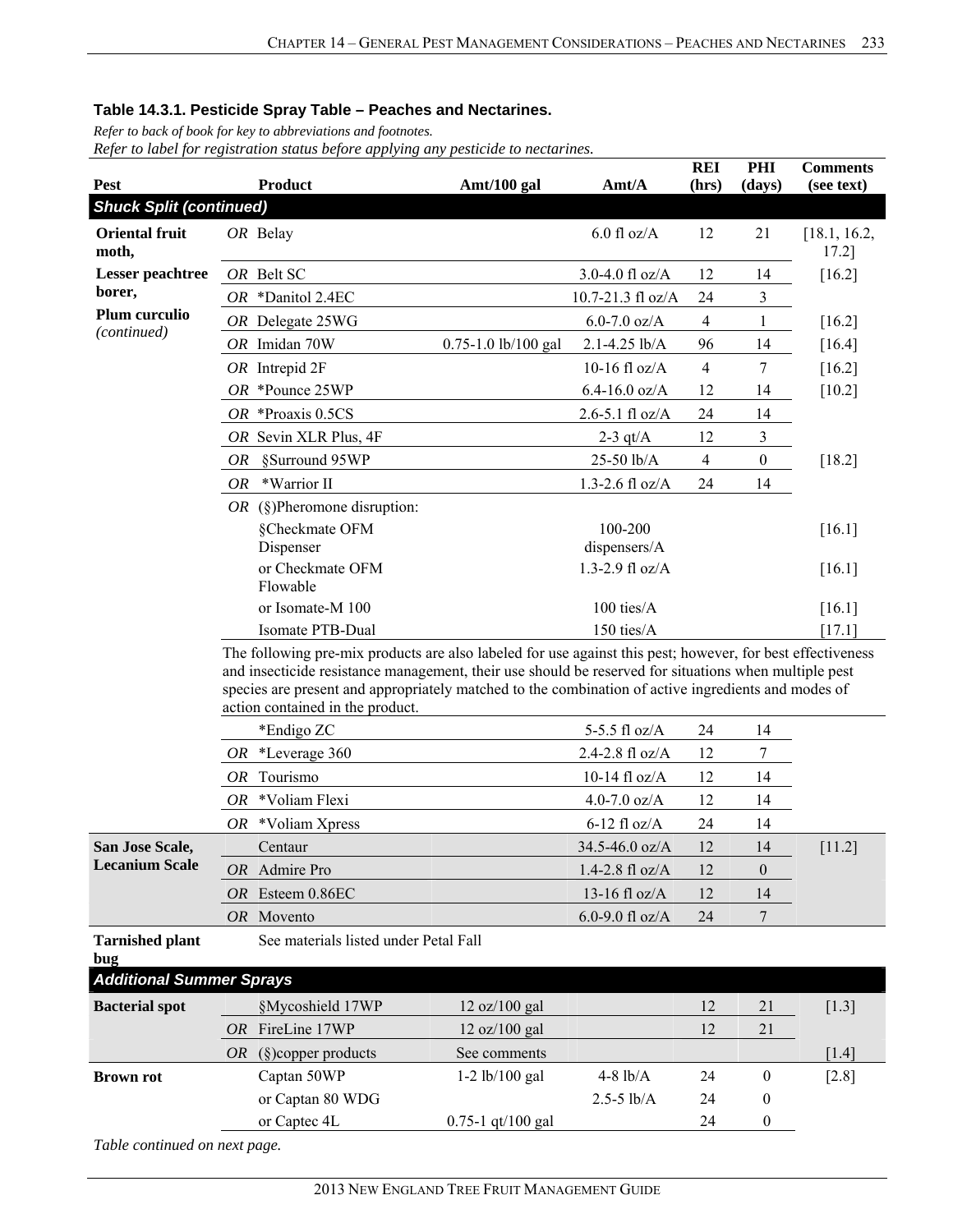*Refer to back of book for key to abbreviations and footnotes. Refer to label for registration status before applying any pesticide to nectarines.*

|                                 |           |                                             |                       |                     | <b>REI</b> | PHI              | <b>Comments</b> |
|---------------------------------|-----------|---------------------------------------------|-----------------------|---------------------|------------|------------------|-----------------|
| <b>Pest</b>                     |           | <b>Product</b>                              | Amt/100 gal           | Amt/A               | (hrs)      | (days)           | (see text)      |
|                                 |           | <b>Additional Summer Sprays (continued)</b> |                       |                     |            |                  |                 |
| <b>Brown rot</b><br>(continued) |           | OR Elevate 50WDG                            |                       | $1.5$ $lb/A$        | 12         | $\boldsymbol{0}$ |                 |
|                                 |           | OR Fontelis 1.67                            |                       | 14-20 fl oz/A       | 12         | $\boldsymbol{0}$ |                 |
|                                 |           | $OR$ Indar $2F$                             |                       | $6$ fl oz/A         | 12         | $\boldsymbol{0}$ |                 |
|                                 |           | OR Inspire Super                            |                       | $16-20$ fl oz/A     | 12         | $\overline{c}$   |                 |
|                                 |           | OR Merivon                                  |                       | 4.0-6.7 $fl$ oz/A   | 12         | $\boldsymbol{0}$ |                 |
|                                 | OR        | Pristine 38WDG                              |                       | $10.5 - 14.5$ oz/A  | 12         | $\boldsymbol{0}$ |                 |
|                                 | OR        | Quash 50WDG                                 |                       | $2.5 - 4.0$ oz/A    | 12         | 14               |                 |
|                                 | OR        | Rally 40WSP                                 |                       | $2.5 - 6$ oz/A      | 24         | $\boldsymbol{0}$ |                 |
|                                 | OR        | Thiram Granuflo                             | 1.2 lb/100 gal        | $3.5$ lb/A          | 24         | 7                | $[2.3]$         |
|                                 | <b>OR</b> | Tilt 3.6EC                                  |                       | $4 \text{ fl oz/A}$ | 12         | $\boldsymbol{0}$ |                 |
|                                 | OR        | Sulfur 92WP                                 | 5-10 lb/100 gal       |                     | 24         | $\boldsymbol{0}$ |                 |
|                                 |           | OR §Microthiol Disperss                     |                       | $10-20$ lb/A        | 24         | $\boldsymbol{0}$ |                 |
|                                 |           | or other $(\S)$ sulfur products             | See labels            |                     |            |                  |                 |
| Peach scab                      |           | Captan 50WP                                 | $1-2$ lb/100 gal      | $4-8$ lb/A          | 24         | $\boldsymbol{0}$ | $[4.2]$         |
|                                 |           | or Captan 80 WDG                            |                       | $2.5 - 5$ lb/A      | 24         | $\boldsymbol{0}$ |                 |
|                                 |           | or Captec 4L                                | $0.75 - 1$ qt/100 gal |                     | 24         | $\boldsymbol{0}$ |                 |
|                                 |           | OR Gem 500SC                                |                       | $1.9 - 3.8$ oz/A    | 12         | 1                |                 |
|                                 |           | OR Inspire Super                            |                       | 16-20 fl oz/A       | 12         | $\overline{2}$   |                 |
|                                 |           | OR Sulfur 92WP                              | 6-8 lb/100 gal        |                     | 24         | $\boldsymbol{0}$ |                 |
|                                 |           | or §Microthiol Disperss<br>80DF             |                       | $6-12$ lb/A         | 24         | $\boldsymbol{0}$ |                 |
|                                 | OR        | Thiram Granuflo                             | 1.2 lb/100 gal        | $3.5$ lb/A          | 24         | 7                | $[2.3]$         |
|                                 |           | OR Topsin M 70WP                            |                       | $0.5 - 0.75$ lb/A   | 48         | $\mathbf{1}$     |                 |
|                                 |           | plus:                                       |                       |                     |            |                  |                 |
|                                 |           | Captan 80 WDG                               |                       | $1.25 - 2.5$ lb/A   | 24         | $\boldsymbol{0}$ |                 |
| <b>Powdery mildew</b>           |           | Sulfur 92WP                                 | 5-10 lb/100 gal       |                     | 24         | $\boldsymbol{0}$ | $[7.2]$         |
| (rusty spot)                    |           | OR §Microthiol Disperss                     |                       | $10-20$ lb/A        | 24         | $\boldsymbol{0}$ |                 |
|                                 |           | $OR$ Inspire Super                          |                       | 16-20 fl $oz/A$     | 12         | $\overline{2}$   |                 |
|                                 |           | OR Quintee 2.08EC                           |                       | 7 fl oz/A           | 12         | $\boldsymbol{7}$ |                 |
| European red                    |           | Acramite 50WS                               |                       | $0.75 - 1.0$ lb/A   | 12         | 3                | $[12.2]$        |
| mite,                           |           | OR Apollo 4SC                               |                       | $2.0 - 8.0$ oz/A    | 12         | 21               |                 |
| <b>Twospotted</b>               |           | OR Envidor 2SC                              |                       | 16-18 fl oz/ $A$    | 12         | $\tau$           |                 |
| spider mite                     |           | OR Nexter 75WS                              |                       | $4.4 - 10.7$ oz/A   | 12         | 7                | $[12.2]$        |
|                                 |           | OR Onager 1EC                               |                       | 12-24 fl oz/A       | 12         | 28               |                 |
|                                 |           | OR Portal                                   |                       | $2$ pts/ $A$        | 12         | 365              | $[12.3]$        |
|                                 | OR        | Savey 50DF                                  |                       | $3.0 - 6.0$ oz/A    | 12         | 28               |                 |
|                                 | OR        | *Vendex 50WP                                |                       | $1.0 - 2.0$ lb/A    | 48         | 14               |                 |
|                                 |           | OR Zeal 72 WS                               |                       | $2.0 - 3.0$ oz/A    | 12         | 7                |                 |
| Green peach                     |           | Actara                                      |                       | $3.0 - 4.0$ oz/A    | 12         | 14               | [13.1]          |
| aphid                           | OR        | *Admire Pro                                 |                       | $1.4 - 2.8$ fl oz/A | 12         | $\boldsymbol{0}$ |                 |
|                                 |           | OR Assail 30SG                              |                       | $2.5 - 5.3$ oz/A    | 12         | $\tau$           |                 |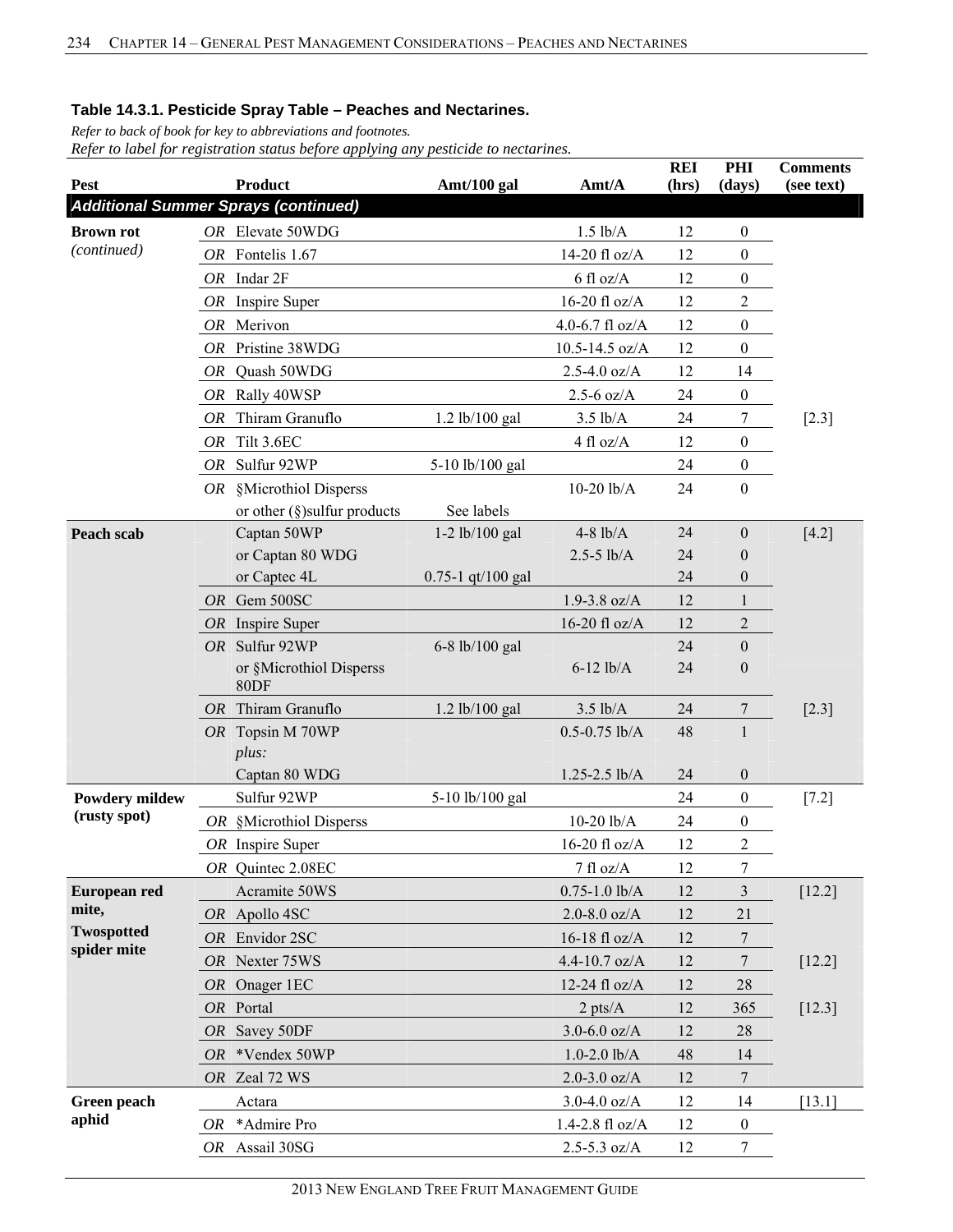*Refer to back of book for key to abbreviations and footnotes.* 

| Pest                          |                                                                                                                                                                                                                                                                                                                                                                | <b>Product</b>                                                                                                                                                                                                                                                                                                           | Amt/100 gal            | Amt/A                                        | <b>REI</b><br>(hrs) | PHI<br>(days)    | <b>Comments</b><br>(see text) |  |  |  |  |  |  |
|-------------------------------|----------------------------------------------------------------------------------------------------------------------------------------------------------------------------------------------------------------------------------------------------------------------------------------------------------------------------------------------------------------|--------------------------------------------------------------------------------------------------------------------------------------------------------------------------------------------------------------------------------------------------------------------------------------------------------------------------|------------------------|----------------------------------------------|---------------------|------------------|-------------------------------|--|--|--|--|--|--|
|                               |                                                                                                                                                                                                                                                                                                                                                                | <b>Additional Summer Sprays (continued)</b>                                                                                                                                                                                                                                                                              |                        |                                              |                     |                  |                               |  |  |  |  |  |  |
| Green peach                   |                                                                                                                                                                                                                                                                                                                                                                | OR Beleaf 50SG                                                                                                                                                                                                                                                                                                           |                        | 2.0-2.8 $oz/A$                               | 12                  | 14               |                               |  |  |  |  |  |  |
| aphid (continued)             | OR                                                                                                                                                                                                                                                                                                                                                             | *Lannate LV 2.4L                                                                                                                                                                                                                                                                                                         | $0.75$ pt/100 gal      | $3 \text{ pt/A}$                             | 96                  | $\overline{4}$   | $[13.1]$                      |  |  |  |  |  |  |
|                               |                                                                                                                                                                                                                                                                                                                                                                | or *Lannate 90SP                                                                                                                                                                                                                                                                                                         | 0.25 lb/100 gal        | 1 lb/A                                       | 96                  | 4                |                               |  |  |  |  |  |  |
|                               |                                                                                                                                                                                                                                                                                                                                                                | OR Movento                                                                                                                                                                                                                                                                                                               |                        | 6.0-9.0 fl $oz/A$                            | 24                  | 7                |                               |  |  |  |  |  |  |
|                               |                                                                                                                                                                                                                                                                                                                                                                | The following pre-mix products are also labeled for use against this pest; however, for best effectiveness<br>and insecticide resistance management, its use should be reserved for situations when multiple pest<br>species are present and appropriately matched to the combination of active ingredients and modes of |                        |                                              |                     |                  |                               |  |  |  |  |  |  |
|                               |                                                                                                                                                                                                                                                                                                                                                                | action contained in the product.                                                                                                                                                                                                                                                                                         |                        |                                              |                     |                  |                               |  |  |  |  |  |  |
|                               |                                                                                                                                                                                                                                                                                                                                                                | *Endigo ZC                                                                                                                                                                                                                                                                                                               |                        | 5-5.5 fl $oz/A$                              | 24                  | 14               |                               |  |  |  |  |  |  |
|                               | OR                                                                                                                                                                                                                                                                                                                                                             | *Voliam Flexi WDG                                                                                                                                                                                                                                                                                                        |                        | 4.0-7.0 $oz/A$                               | 12                  | 14               |                               |  |  |  |  |  |  |
| <b>Japanese Beetle</b>        |                                                                                                                                                                                                                                                                                                                                                                | *Admire Pro                                                                                                                                                                                                                                                                                                              |                        | $1.4 - 2.8$ fl oz/A                          | 12                  | $\boldsymbol{0}$ | $[14.2]$                      |  |  |  |  |  |  |
|                               | <i>OR</i>                                                                                                                                                                                                                                                                                                                                                      | Assail 30SG                                                                                                                                                                                                                                                                                                              |                        | 5.3-8.0 $oz/A$                               | 12                  | 7                |                               |  |  |  |  |  |  |
|                               | <b>OR</b>                                                                                                                                                                                                                                                                                                                                                      | Imidan 70W                                                                                                                                                                                                                                                                                                               | 0.75-1.0 lb/100 gal    | 2.1-4.25 lb/A                                | 96                  | 14               | [14.3]                        |  |  |  |  |  |  |
|                               | <b>OR</b>                                                                                                                                                                                                                                                                                                                                                      | Sevin XLR Plus, 4F                                                                                                                                                                                                                                                                                                       |                        | $2-3$ qt/A                                   | 12                  | $\overline{3}$   |                               |  |  |  |  |  |  |
|                               | The following pre-mix products are also labeled for use against this pest; however, for best effectiveness<br>and insecticide resistance management, their use should be reserved for situations when multiple pest<br>species are present and appropriately matched to the combination of active ingredients and modes of<br>action contained in the product. |                                                                                                                                                                                                                                                                                                                          |                        |                                              |                     |                  |                               |  |  |  |  |  |  |
|                               |                                                                                                                                                                                                                                                                                                                                                                | *Endigo ZC                                                                                                                                                                                                                                                                                                               |                        | 5-5.5 fl oz/A                                | 24                  | 14               |                               |  |  |  |  |  |  |
|                               | OR                                                                                                                                                                                                                                                                                                                                                             | *Leverage 360                                                                                                                                                                                                                                                                                                            |                        | 2.4-2.8 fl oz/A                              | 12                  | 7                |                               |  |  |  |  |  |  |
|                               | OR.                                                                                                                                                                                                                                                                                                                                                            | *Voliam Express                                                                                                                                                                                                                                                                                                          |                        | $6-12$ fl oz/A                               | 24                  | 14               |                               |  |  |  |  |  |  |
| Lecanium scale,               |                                                                                                                                                                                                                                                                                                                                                                | Admire Pro                                                                                                                                                                                                                                                                                                               |                        | $1.4 - 2.8$ fl oz/A                          | 12                  | $\boldsymbol{0}$ | $[11.2]$                      |  |  |  |  |  |  |
| San Jose scale                |                                                                                                                                                                                                                                                                                                                                                                | OR Centaur                                                                                                                                                                                                                                                                                                               |                        | 34.5-46 oz/A                                 | 12                  | 14               |                               |  |  |  |  |  |  |
|                               |                                                                                                                                                                                                                                                                                                                                                                | OR Esteem 0.86EC                                                                                                                                                                                                                                                                                                         |                        | 13-16 fl oz/A                                | 12                  | 14               |                               |  |  |  |  |  |  |
|                               | OR.                                                                                                                                                                                                                                                                                                                                                            | Movento                                                                                                                                                                                                                                                                                                                  |                        | 6.0-9.0 fl $oz/A$                            | 24                  | 7                |                               |  |  |  |  |  |  |
| <b>Oriental fruit</b><br>moth |                                                                                                                                                                                                                                                                                                                                                                | $(\S)$ Pheromone disruption:<br>§Checkmate OFM<br>Dispenser<br>or Checkmate OFM                                                                                                                                                                                                                                          |                        | 100-200<br>dispensers/A<br>1.3-2.9 fl $oz/A$ |                     |                  | $[16.1]$                      |  |  |  |  |  |  |
|                               |                                                                                                                                                                                                                                                                                                                                                                | Flowable                                                                                                                                                                                                                                                                                                                 |                        |                                              |                     |                  |                               |  |  |  |  |  |  |
|                               |                                                                                                                                                                                                                                                                                                                                                                | or Isomate-M 100                                                                                                                                                                                                                                                                                                         |                        | 100 ties/A                                   |                     |                  |                               |  |  |  |  |  |  |
|                               | OR                                                                                                                                                                                                                                                                                                                                                             | Altacor 35 WDG                                                                                                                                                                                                                                                                                                           |                        | $3.0 - 4.5$ oz/A                             | $\overline{4}$      | 10               | $[16.2]$ ,                    |  |  |  |  |  |  |
|                               |                                                                                                                                                                                                                                                                                                                                                                | OR *Asana XL 0.66EC                                                                                                                                                                                                                                                                                                      | 2.0-5.8 fl oz/100 gal  | $4.8 - 14.5$ fl<br>oz/A                      | 12                  | 14               | $[16.3]$                      |  |  |  |  |  |  |
|                               | OR                                                                                                                                                                                                                                                                                                                                                             | Assail 30SG                                                                                                                                                                                                                                                                                                              |                        | 5.3-8.0 $oz/A$                               | 12                  | 7                |                               |  |  |  |  |  |  |
|                               | <i>OR</i>                                                                                                                                                                                                                                                                                                                                                      | Avaunt 30 WDG                                                                                                                                                                                                                                                                                                            |                        | $5.0 - 6.0$ oz/A                             | 12                  | 14               |                               |  |  |  |  |  |  |
|                               | <i>OR</i>                                                                                                                                                                                                                                                                                                                                                      | *Baythroid XL 1L                                                                                                                                                                                                                                                                                                         |                        | 2.0-2.4 fl $oz/A$                            | 12                  | 7                |                               |  |  |  |  |  |  |
|                               | <i>OR</i>                                                                                                                                                                                                                                                                                                                                                      | Belt SC                                                                                                                                                                                                                                                                                                                  |                        | 3.0-4.0 fl $oz/A$                            | 12                  | 14               |                               |  |  |  |  |  |  |
|                               | <b>OR</b>                                                                                                                                                                                                                                                                                                                                                      | *Danitol 2.4EC                                                                                                                                                                                                                                                                                                           |                        | 10.7-21.3 fl oz/A                            | 24                  | 3                |                               |  |  |  |  |  |  |
|                               | <i>OR</i>                                                                                                                                                                                                                                                                                                                                                      | Delegate 25 WG                                                                                                                                                                                                                                                                                                           |                        | $6.0 - 7.0$ oz/A                             | 4                   | 1                |                               |  |  |  |  |  |  |
|                               | <i>OR</i>                                                                                                                                                                                                                                                                                                                                                      | §Entrust 80WP                                                                                                                                                                                                                                                                                                            | $0.4 - 0.8$ oz/100 gal | $1.25 - 2.5$ oz/A                            | 4                   | 1                |                               |  |  |  |  |  |  |
|                               |                                                                                                                                                                                                                                                                                                                                                                | OR Imidan                                                                                                                                                                                                                                                                                                                | 0.75-1.0 lb/100 gal    | $2.1 - 4.25$ lb/A                            | 96                  | 14               | [16.4]                        |  |  |  |  |  |  |
| Table continued on next page. |                                                                                                                                                                                                                                                                                                                                                                |                                                                                                                                                                                                                                                                                                                          |                        |                                              |                     |                  |                               |  |  |  |  |  |  |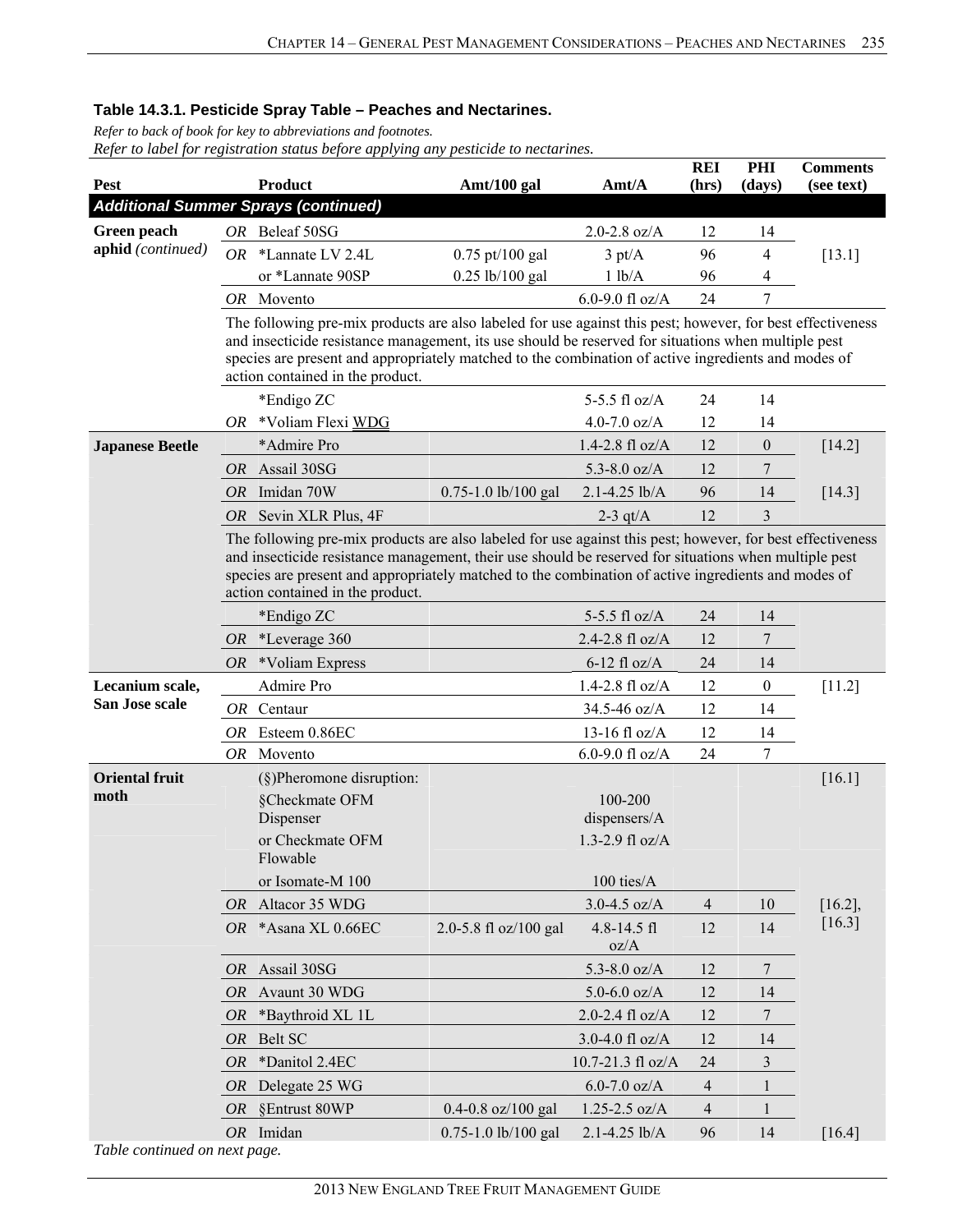*Refer to back of book for key to abbreviations and footnotes.* 

| Pest                                    |                                                                                                                                                                                                                                                                                                                                                                | <b>Product</b><br>Amt/100 gal<br>Amt/A                                                                                                                                                                                                                                                                                                                         |                               |                             |                | PHI<br>(days)  | <b>Comments</b><br>(see text) |  |  |  |  |
|-----------------------------------------|----------------------------------------------------------------------------------------------------------------------------------------------------------------------------------------------------------------------------------------------------------------------------------------------------------------------------------------------------------------|----------------------------------------------------------------------------------------------------------------------------------------------------------------------------------------------------------------------------------------------------------------------------------------------------------------------------------------------------------------|-------------------------------|-----------------------------|----------------|----------------|-------------------------------|--|--|--|--|
|                                         |                                                                                                                                                                                                                                                                                                                                                                | <b>Additional Summer Sprays (continued)</b>                                                                                                                                                                                                                                                                                                                    |                               |                             | (hrs)          |                |                               |  |  |  |  |
| <b>Oriental fruit</b>                   |                                                                                                                                                                                                                                                                                                                                                                | $OR$ Intrepid $2F$                                                                                                                                                                                                                                                                                                                                             |                               | 10-16 fl $oz/A$             | 4              | 7              |                               |  |  |  |  |
| moth (continued)                        | <i>OR</i>                                                                                                                                                                                                                                                                                                                                                      | Proaxis 0.5CS                                                                                                                                                                                                                                                                                                                                                  |                               | $2.6 - 5.1$ fl oz/A         | 24             | 14             |                               |  |  |  |  |
|                                         | OR                                                                                                                                                                                                                                                                                                                                                             | Sevin XLR Plus, 4F                                                                                                                                                                                                                                                                                                                                             |                               | $2-3$ qt/A                  | 12             | 3              |                               |  |  |  |  |
|                                         | <i>OR</i>                                                                                                                                                                                                                                                                                                                                                      | *Warrior II                                                                                                                                                                                                                                                                                                                                                    |                               | 1.3-2.6 fl $oz/A$           | 24             | 14             |                               |  |  |  |  |
|                                         | The following pre-mix products are also labeled for use against this pest; however, for best effectiveness<br>and insecticide resistance management, their use should be reserved for situations when multiple pest<br>species are present and appropriately matched to the combination of active ingredients and modes of<br>action contained in the product. |                                                                                                                                                                                                                                                                                                                                                                |                               |                             |                |                |                               |  |  |  |  |
|                                         |                                                                                                                                                                                                                                                                                                                                                                | *Endigo ZC                                                                                                                                                                                                                                                                                                                                                     |                               | 5-5.5 fl oz/A               | 24             | 14             |                               |  |  |  |  |
|                                         |                                                                                                                                                                                                                                                                                                                                                                | OR *Leverage 360                                                                                                                                                                                                                                                                                                                                               |                               | 2.4-2.8 $fl$ oz/A           | 12             | $\overline{7}$ |                               |  |  |  |  |
|                                         | <i>OR</i>                                                                                                                                                                                                                                                                                                                                                      | Tourismo                                                                                                                                                                                                                                                                                                                                                       |                               | 10-14 fl $oz/A$             | 12             | 14             |                               |  |  |  |  |
|                                         | <i>OR</i>                                                                                                                                                                                                                                                                                                                                                      | *Voliam Flexi WDG                                                                                                                                                                                                                                                                                                                                              |                               | 4.0-7.0 $oz/A$              | 12             | 14             |                               |  |  |  |  |
|                                         |                                                                                                                                                                                                                                                                                                                                                                | $OR$ *Voliam Xpress                                                                                                                                                                                                                                                                                                                                            |                               | $6-12$ fl oz/A              | 24             | 14             |                               |  |  |  |  |
| American plum                           |                                                                                                                                                                                                                                                                                                                                                                | *Asana XL 0.66EC                                                                                                                                                                                                                                                                                                                                               | 2.0-5.8 fl oz/100 gal         | 4.8-14.5 fl oz/A            | 12             | 14             | [17.3]                        |  |  |  |  |
| borer, Peachtree                        | OR                                                                                                                                                                                                                                                                                                                                                             | *Baythroid XL 1EC                                                                                                                                                                                                                                                                                                                                              |                               | $1.4 - 2.0$ fl oz/A         | 12             | 7              |                               |  |  |  |  |
| borer, Lesser<br><b>Peachtree borer</b> | <i>OR</i>                                                                                                                                                                                                                                                                                                                                                      | *Lorsban 4EC                                                                                                                                                                                                                                                                                                                                                   | 3 qt/100 gal                  |                             | 96             | 14             |                               |  |  |  |  |
|                                         |                                                                                                                                                                                                                                                                                                                                                                | or Lorsban 75WG                                                                                                                                                                                                                                                                                                                                                | 4 lb/100 gal                  |                             | 96             | 14             |                               |  |  |  |  |
|                                         |                                                                                                                                                                                                                                                                                                                                                                | or *Lorsban Advanced<br>3.8EC                                                                                                                                                                                                                                                                                                                                  | 3 qt/100 gal                  |                             | 96             | 14             |                               |  |  |  |  |
|                                         | 0R                                                                                                                                                                                                                                                                                                                                                             | *Pounce 25WP                                                                                                                                                                                                                                                                                                                                                   |                               | $6.4 - 16$ oz/A             | 12             | 14             |                               |  |  |  |  |
|                                         | OR                                                                                                                                                                                                                                                                                                                                                             | Proaxis 0.5CS                                                                                                                                                                                                                                                                                                                                                  |                               | $2.6 - 5.1$ fl oz/A         | 24             | 14             |                               |  |  |  |  |
|                                         | OR                                                                                                                                                                                                                                                                                                                                                             | *Warrior II                                                                                                                                                                                                                                                                                                                                                    |                               | $1.3 - 2.6$ fl oz/A         | 24             | 14             |                               |  |  |  |  |
|                                         |                                                                                                                                                                                                                                                                                                                                                                | The following pre-mix products are also labeled for use against this pest; however, for best effectiveness<br>and insecticide resistance management, their use should be reserved for situations when multiple pest<br>species are present and appropriately matched to the combination of active ingredients and modes of<br>action contained in the product. |                               |                             |                |                |                               |  |  |  |  |
|                                         |                                                                                                                                                                                                                                                                                                                                                                | *Endigo ZC                                                                                                                                                                                                                                                                                                                                                     |                               | 5-5.5 fl oz/A               | 24             | 14             |                               |  |  |  |  |
|                                         | OR                                                                                                                                                                                                                                                                                                                                                             | *Leverage 360                                                                                                                                                                                                                                                                                                                                                  |                               | 2.4-2.8 fl oz/A             | 12             | 7              |                               |  |  |  |  |
|                                         | OR                                                                                                                                                                                                                                                                                                                                                             | *Voliam Xpress                                                                                                                                                                                                                                                                                                                                                 |                               | $6-12$ fl oz/A              | 24             | 14             |                               |  |  |  |  |
| <b>Spotted wing</b>                     |                                                                                                                                                                                                                                                                                                                                                                | *Asana XL 0.66EC                                                                                                                                                                                                                                                                                                                                               | 2.0-5.8 fl oz/100 gal         | 4.8-14.5 fl oz/A            | 12             | 14             | $[19.3]$                      |  |  |  |  |
| <b>Drosophila</b>                       | <b>OR</b>                                                                                                                                                                                                                                                                                                                                                      | *Baythroid XL 1 L                                                                                                                                                                                                                                                                                                                                              |                               | 2.0-2.4 $f1 oz/A$           | 12             | 7              |                               |  |  |  |  |
|                                         | <b>OR</b>                                                                                                                                                                                                                                                                                                                                                      | *Danitol 2.4EC                                                                                                                                                                                                                                                                                                                                                 |                               | 10.7-21.3 fl oz/A           | 24             | 3              |                               |  |  |  |  |
|                                         | <i>OR</i>                                                                                                                                                                                                                                                                                                                                                      | Delegate 25WG                                                                                                                                                                                                                                                                                                                                                  |                               | $6-7$ oz/A                  | $\overline{4}$ | $\mathbf{1}$   |                               |  |  |  |  |
|                                         | <b>OR</b>                                                                                                                                                                                                                                                                                                                                                      | *Diazinon AG500                                                                                                                                                                                                                                                                                                                                                | $1 \frac{\text{pt}}{100}$ gal |                             | 96             | 21             |                               |  |  |  |  |
|                                         | <b>OR</b>                                                                                                                                                                                                                                                                                                                                                      | §Entrust 80WP                                                                                                                                                                                                                                                                                                                                                  | 0.4-0.8 oz/100 gal            | $1.25 - 2.5$ oz/A           | 4              | $\mathbf{1}$   |                               |  |  |  |  |
|                                         | <b>OR</b>                                                                                                                                                                                                                                                                                                                                                      | *Imidan 70WS                                                                                                                                                                                                                                                                                                                                                   | 0.75-1 lb/100 gal             | 2.13-4.25 lb/A              | 96             | 14             | $[19.4]$                      |  |  |  |  |
|                                         | <b>OR</b>                                                                                                                                                                                                                                                                                                                                                      | *Lannate 2.4LV                                                                                                                                                                                                                                                                                                                                                 |                               | $2.25 \text{ pt/A}$         | 96             | 4              | [19.3]                        |  |  |  |  |
|                                         |                                                                                                                                                                                                                                                                                                                                                                | or *Lannate 90SP                                                                                                                                                                                                                                                                                                                                               |                               | $0.75$ lb/A                 | 96             | 4<br>$\tau$    |                               |  |  |  |  |
|                                         | <b>OR</b><br><b>OR</b>                                                                                                                                                                                                                                                                                                                                         | Malathion 5EC<br>Mustang Max                                                                                                                                                                                                                                                                                                                                   |                               | $2.5 - 4.8$ pts/A<br>4 oz.A | 24<br>12       | 14             |                               |  |  |  |  |
|                                         | <b>OR</b>                                                                                                                                                                                                                                                                                                                                                      | Pyganic                                                                                                                                                                                                                                                                                                                                                        |                               | 1 pt- $2$ qt/ $A$           | 12             | $\mathbf{0}$   | [19.3]                        |  |  |  |  |
|                                         | <b>OR</b>                                                                                                                                                                                                                                                                                                                                                      | Sevin XLR Plus                                                                                                                                                                                                                                                                                                                                                 |                               | $2-3$ qts/A                 | 12             | 3              |                               |  |  |  |  |
|                                         |                                                                                                                                                                                                                                                                                                                                                                |                                                                                                                                                                                                                                                                                                                                                                |                               |                             |                |                |                               |  |  |  |  |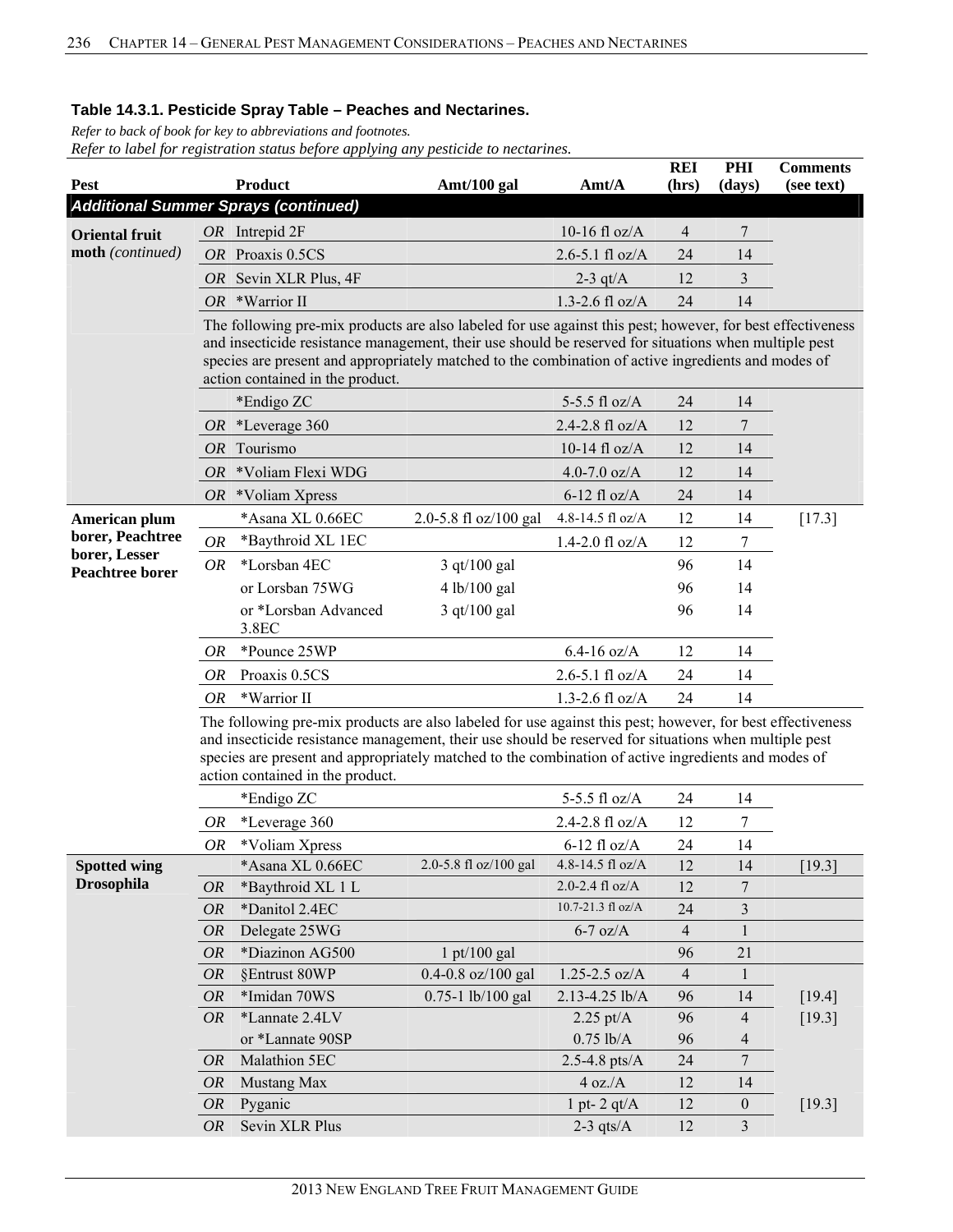*Refer to back of book for key to abbreviations and footnotes. Refer to label for registration status before applying any pesticide to nectarines.*

| <b>Pest</b>                                             |           | <b>Product</b>                                                                                                                                                                                                                                                                                                                                                 | Amt/100 gal           | Amt/A               | <b>REI</b><br>(hrs) | PHI<br>(days)    | <b>Comments</b><br>(see text) |
|---------------------------------------------------------|-----------|----------------------------------------------------------------------------------------------------------------------------------------------------------------------------------------------------------------------------------------------------------------------------------------------------------------------------------------------------------------|-----------------------|---------------------|---------------------|------------------|-------------------------------|
| <b>Additional Summer Sprays (continued)</b>             |           |                                                                                                                                                                                                                                                                                                                                                                |                       |                     |                     |                  |                               |
| <b>Spotted wing</b><br><b>Drosophila</b><br>(continued) |           | The following pre-mix product is also labeled for use against this pest; however, for best effectiveness<br>and insecticide resistance management, their use should be reserved for situations when multiple pest<br>species are present and appropriately matched to the combination of active ingredients and modes of<br>action contained in the product.   |                       |                     |                     |                  |                               |
|                                                         | <b>OR</b> | *Leverage 360                                                                                                                                                                                                                                                                                                                                                  |                       | 2.4-2.8 fl oz/A     | 12                  | 7                |                               |
| Stink bugs,                                             |           | Actara                                                                                                                                                                                                                                                                                                                                                         |                       | 3.0-4.0 $oz/A$      | 12                  | 14               | $[20.2]$                      |
| including Brown                                         | <b>OR</b> | Assail 30SG                                                                                                                                                                                                                                                                                                                                                    |                       | 5.3-8.0 $oz/A$      | 12                  | 7                |                               |
| marmorated<br>stink bug                                 | <b>OR</b> | Belay                                                                                                                                                                                                                                                                                                                                                          |                       | $6.0$ fl oz/A       | 12                  | 21               | $[20.2]$                      |
|                                                         | OR        | *Danitol 2.4EC                                                                                                                                                                                                                                                                                                                                                 |                       | 10.7-21.3 fl oz/A   | 24                  | 3                | $[20.2]$                      |
|                                                         | <b>OR</b> | *Lannate 2.4LV                                                                                                                                                                                                                                                                                                                                                 |                       | $2.25 \text{ pt/A}$ | 96                  | 4                | $[20.2]$                      |
|                                                         |           | or *Lannate 90SP                                                                                                                                                                                                                                                                                                                                               |                       | $0.75$ lb/A         | 96                  | 4                |                               |
|                                                         | OR        | *Warrior IICS                                                                                                                                                                                                                                                                                                                                                  |                       | 1.28-2.56 fl oz/A   | 24                  | 14               |                               |
|                                                         |           | The following pre-mix products are also labeled for use against these pests; however, for best<br>effectiveness and insecticide resistance management, their use should be reserved for situations when<br>multiple pest species present are appropriately matched to the combination of active ingredients and<br>modes of action contained in the product.   |                       |                     |                     |                  |                               |
|                                                         |           | *Endigo ZC                                                                                                                                                                                                                                                                                                                                                     |                       | 5-5.5 fl oz/A       | 24                  | 14               |                               |
|                                                         | OR        | *Leverage 360                                                                                                                                                                                                                                                                                                                                                  |                       | 2.4-2.8 fl $oz/A$   | 12                  | 7                |                               |
|                                                         | <b>OR</b> | *Voliam Flexi                                                                                                                                                                                                                                                                                                                                                  |                       | $6-7$ fl oz/A       | 12                  | 14               |                               |
| <b>Tarnished plant</b>                                  |           | Actara                                                                                                                                                                                                                                                                                                                                                         |                       | 4.5-5.5 $oz/A$      | 12                  | 14               | [21.2, 21.3]                  |
| bug                                                     |           | OR *Asana XL 0.66EC                                                                                                                                                                                                                                                                                                                                            | 2.0-5.8 fl oz/100 gal | 4.8-14.5 fl oz/A    | 12                  | 14               |                               |
|                                                         |           | OR Assail 30SG                                                                                                                                                                                                                                                                                                                                                 |                       | 5.3-8.0 $oz/A$      | 12                  | $\boldsymbol{7}$ |                               |
|                                                         |           | OR *Baythroid XL 1 L                                                                                                                                                                                                                                                                                                                                           |                       | $2.0 - 2.4$ fl oz/A | 12                  | 7                |                               |
|                                                         |           | OR Belay 2.1 EC                                                                                                                                                                                                                                                                                                                                                |                       | $6$ fl oz/A         | 12                  | 21               | [21.3]                        |
|                                                         |           | OR Beleaf 50SG                                                                                                                                                                                                                                                                                                                                                 |                       | $2.0 - 2.8$ oz/A    | 12                  | 14               |                               |
|                                                         | OR        | *Danitol 2.4EC                                                                                                                                                                                                                                                                                                                                                 |                       | 10.7-21.3 fl oz/A   | 24                  | 3                |                               |
|                                                         |           | OR *Lannate LV 2.4L                                                                                                                                                                                                                                                                                                                                            | $0.75$ pt/100 gal     | $3 \text{ pt/A}$    | 96                  | $\overline{4}$   | $[21.3]$                      |
|                                                         |           | or *Lannate 90SP                                                                                                                                                                                                                                                                                                                                               | $0.25$ lb/100 gal     | 1 lb/A              | 96                  | 4                |                               |
|                                                         |           | OR *Pounce 25WP                                                                                                                                                                                                                                                                                                                                                |                       | $6.4 - 16.0$ oz/A   | 12                  | 14               |                               |
|                                                         |           | OR Proaxis 0.5CS                                                                                                                                                                                                                                                                                                                                               |                       | $2.6 - 5.1$ fl oz/A | 24                  | 14               |                               |
|                                                         |           | OR *Warrior II 2.08 CS                                                                                                                                                                                                                                                                                                                                         |                       | $1.3 - 2.5$ fl oz/A | 24                  | 14               |                               |
|                                                         |           | The following pre-mix products are also labeled for use against this pest; however, for best effectiveness<br>and insecticide resistance management, their use should be reserved for situations when multiple pest<br>species are present and appropriately matched to the combination of active ingredients and modes of<br>action contained in the product. |                       |                     |                     |                  |                               |
|                                                         |           | *Endigo ZC                                                                                                                                                                                                                                                                                                                                                     |                       | 5-5.5 fl oz/A       | 24                  | 14               |                               |
|                                                         | OR        | *Leverage 360                                                                                                                                                                                                                                                                                                                                                  |                       | 2.4-2.8 fl oz/A     | 12                  | 7                |                               |
|                                                         | OR        | *Voliam Flexi WDG                                                                                                                                                                                                                                                                                                                                              |                       | 4.0-7.0 $oz/A$      | 12                  | 14               |                               |
|                                                         |           | $OR$ *Voliam Xpress                                                                                                                                                                                                                                                                                                                                            |                       | $6-12$ fl oz/A      | 24                  | 14               |                               |
| <b>Western flower</b>                                   |           | Actara 25WDG                                                                                                                                                                                                                                                                                                                                                   |                       | 4.5-5.5 $oz/A$      | 12                  | 14               | $[22.2]$                      |
| thrips                                                  | OR        | §Entrust 80WP                                                                                                                                                                                                                                                                                                                                                  |                       | $1.25 - 2.5$ oz/A   | 4                   | 1                |                               |
|                                                         |           | OR Delegate WG                                                                                                                                                                                                                                                                                                                                                 |                       | $4.5 - 7$ oz/A      | 4                   | 1                |                               |
|                                                         |           |                                                                                                                                                                                                                                                                                                                                                                |                       |                     |                     |                  |                               |

*Table continued on next page.*